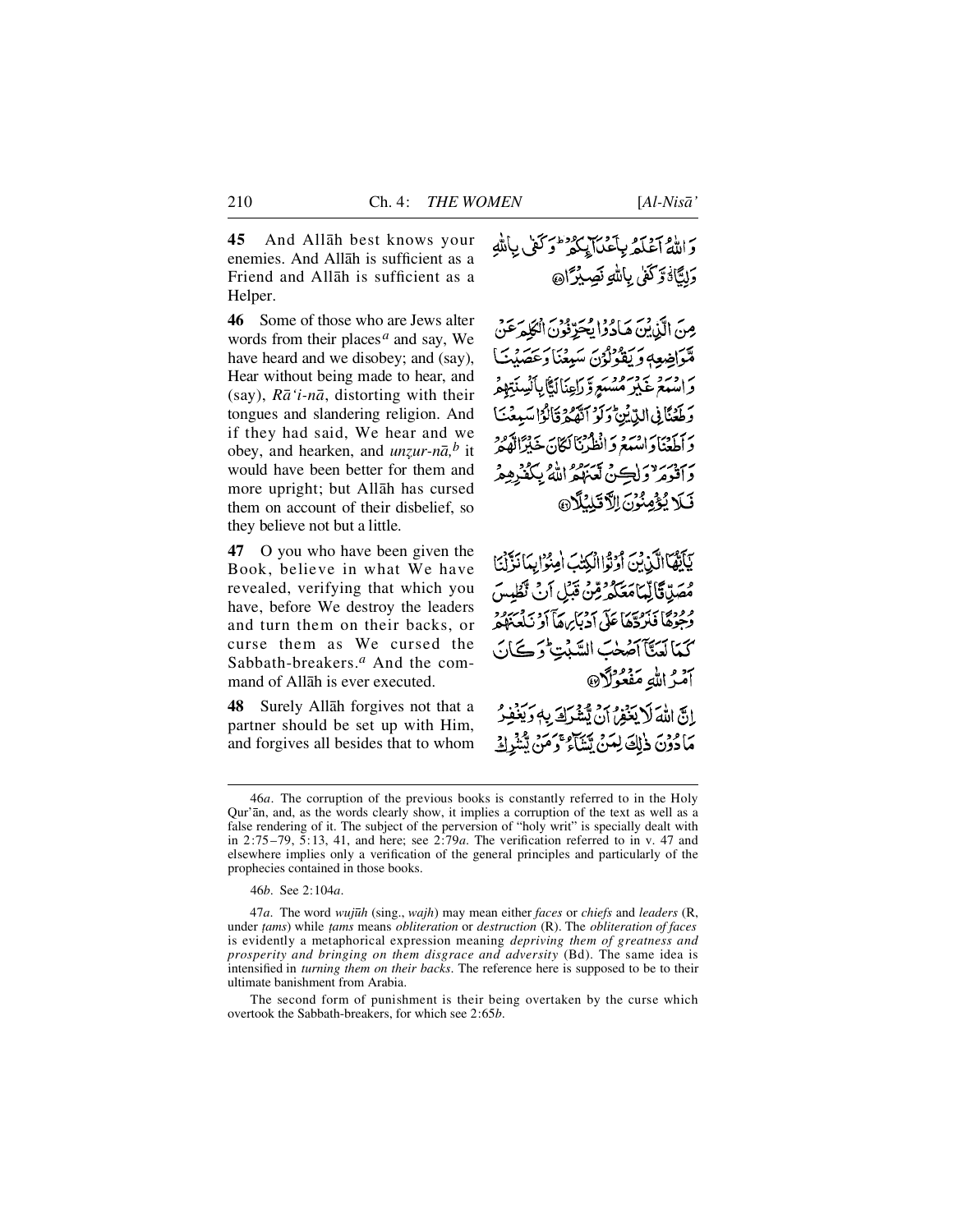He pleases. And whoever sets up a partner with Allåh, he devises indeed a great sin.*<sup>a</sup>*

**49** Hast thou not seen those who attribute purity to themselves? Nay, Allåh purifies whom He pleases, and they will not be wronged a whit.*<sup>a</sup>*

**50** See how they forge lies against Allåh! And sufficient is this as a manifest sin.*<sup>a</sup>*

بِإِلَّٰلَّهِ فَقَلِمَا انْتَمَرَّى إِنْهُمَّا عَظِيْمَةً ۞

بروت بر اي در پروتر برور دود.<br>المرتز ان الزين بُزكوٌن الفسهمُ بنِ اللهُ يُزَكِّيُّ مَنْ تَتَنَاءُ وَلَا يُظْلَمُونَ فَبَتِيْلًا۞ أَنْظُرُ كَيْفَ يَفْتَرُوْنَ عَلَى اللَّهِ الْكَيْابَةُ

وَكَفَىٰ بِـهَمْ إِنَّمَآ مُّبَيِّنَآ هُ

#### SECTION 8: **Kingdom granted to Abraham's Descendants**

**5 1** Hast thou not seen those to whom a portion of the Book was given? They believe in sorcery<sup>*a*</sup> and diviners and say of those who disbelieve: These are better guided in the path than those who believe.

أَلَمْ تَرَىٰلَى الَّذِينَ أَوْتَوْ انْصِيْبًا مِّنَ الْكِتَبِ يُؤْمِنُونَ بِالْجِهْتِ وَالطَّاعْوُتِ وَيَقُوْلُونَ لِلَّذِينَ كَفَرُوْا هَؤُلاَءِ أَهُلٰاي مِنَ الَّذِينَ امَنُوْاسَبِيُلَا

48*a*. *Shirk* or setting up partners with Allāh is spoken of as the gravest sin. A man's wrong belief does not in any way detract from the glory of God, but a belief in false deities lowers the dignity of man. Man is made to rule nature itself and all creatures, but when he lowers himself before creatures lower than himself whom he was really made to rule, he sets at naught the very purpose of his creation. It should be noted that *shirk* or setting up gods with God does not only mean idol-worship or worship of the forces of nature or a belief in the Divinity of mortals, but also includes the blind obedience which is rendered to great men; see 9:31*a* and also the next footnote. It should be further remembered that the forgiveness spoken of here relates to those who die while guilty of *shirk*, but even they will be received into the mercy of God after suffering the consequences of their deeds. If a man is guilty of *shirk* and repents of it before his death all his sins including *shirk* are washed off and forgiven because he gives a new turn to his life.

49*a*. *Fatßl* means originally *pellicle of a date stone* or *dirt of the skin rolled between the fingers*; hence *a very small thing* (LL). The reference in *those who attribute purity to themselves* is to such doctors of law and monks (9:31) (as also to *'ulam* $\bar{a}$ ' or *pirs* to be met with among Muslims) who consider themselves to be above their votaries from whom they demand blind obedience to themselves. Hence such people are spoken of in connection with the mention of setting up partners with God in the previous verse.

50*a*. Laying claim to purity for themselves is here called *a manifest sin*.

51*a*. *Jibt* means *an idol* or *idols* (LL): 'Umar said, it means sorcery (B.65:iv,10). Some consider it to be the same word as *jibs*, which means *a worthless thing* (Rz), or *a thing in which there is no good*. For *{* $\overline{a}$ *gh* $\overline{u}$ *t* see 2:256*b*. Here it is explained as meaning *kåhin* or *diviner*: Jåbir said that every tribe had its own diviner (B. 65: iv, 10). It is related that in making a compact with the Quraish the Jews worshipped their idols (Rz). But the words seem to refer to the general debasement of the Jews, who believed in all kinds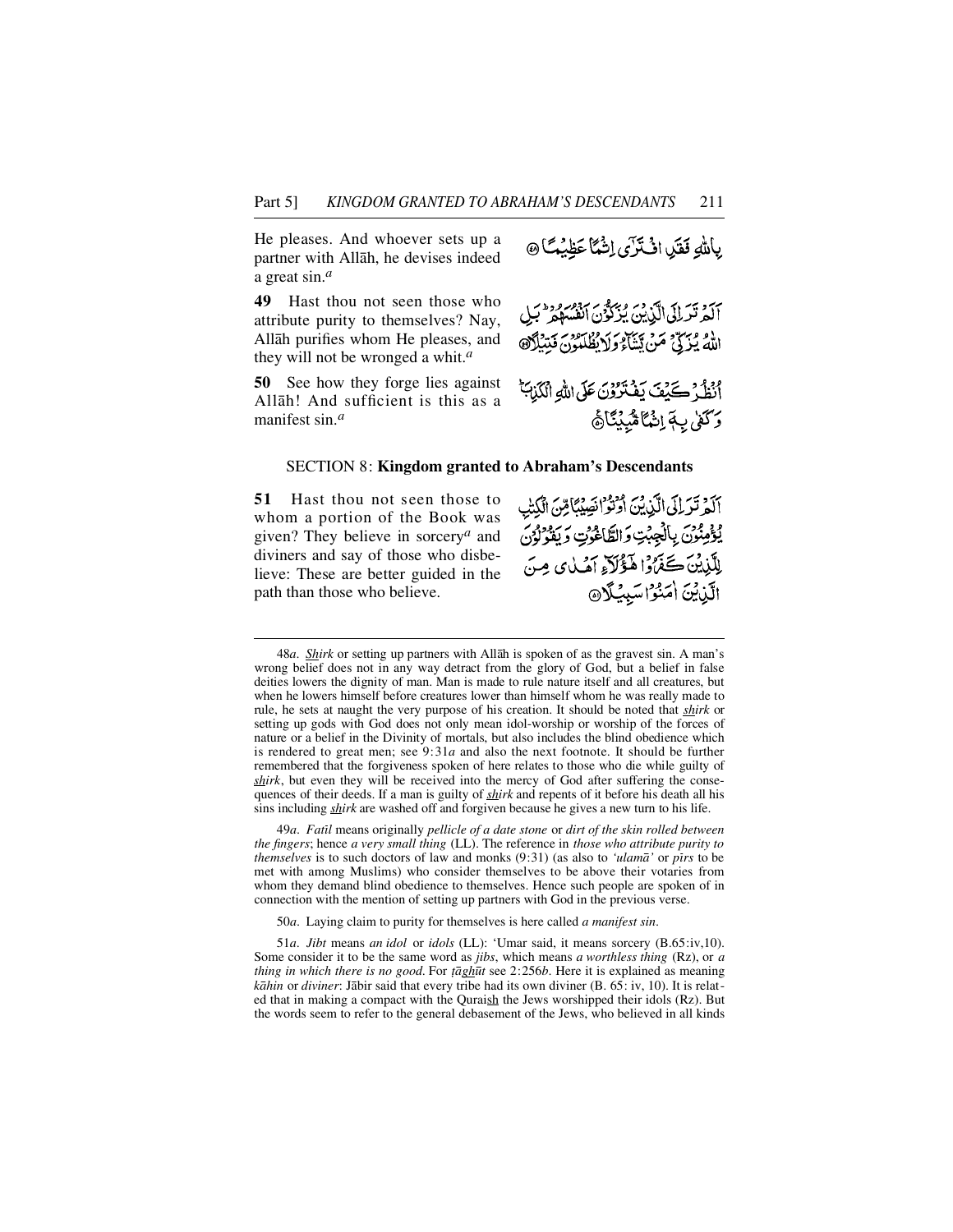**52** Those are they whom Allåh has cursed. And whomever Allåh curses, thou wilt not find a helper for him.

**53** Or have they a share in the kingdom? But then they would not give to people even the speck on a datestone.*<sup>a</sup>*

**54** Or do they envy the people for that which Allåh has given them of His grace? But indeed We have given to Abraham's children the Book and the Wisdom, and We have given them a grand kingdom.*<sup>a</sup>*

**55** So of them*<sup>a</sup>* is he who believes in him, and of them is he who turns away from him.*<sup>b</sup>* And Hell is sufficient to burn.

**56** Those who disbelieve in Our Messages, We shall make them enter Fire. As often as their skins are burned, We shall change them for other skins,*<sup>a</sup>* that they may taste the chastisement. Surely Allåh is ever Mighty, Wise.

وسلك الآيين لعنهمر الدوائب ويلمن اللهُ فَلَنْ تَجِدَلَهُ نَصِيْرًا هُ أَمْرِ لَهُمْ نَصِيْتٌ مِّنَ الْمُلْكِ فَأَذَالاً بُؤُنُونَ النَّاسَ نَقِيْدًا۞

آمْرِيحْسُيْدُونَ النَّاسَ عَلَىٰ مَآ اٰتَّىٰ هُمَّ اللَّهُ مِنْ فَضَلِّلَهِ ۚ فَقَدَّلْ الْبَيْنَآ الْ الْبَلْهِيمَ الْكِتْبَ وَالْجِكْمْيَةَ وَانْتَنْهُمْ قُلْكًا عَظِمًّا @

فَبِنْهُمْ مِّنْ اٰمَنَ بِهِ وَمِنْهُمْ مِّنْ صَلَّ عَنْهُ وَكُفَّىٰ بِجَهَنَّهُ سَعِيْرًا۞

اِنَّ الَّذِينَ كَفَرُوا بِأَيْتِنَا سَوْفَ نُصْلِبُهِمْ بَائِرَا الْمُلَّيَا نَضِجَتْ جُدُّدُهُمْ بِدَّنْزِهُمْ جُلُوۡدَاخَـٰبِرۡهَآ لِيَدۡدُوۡوَاالۡعَـَیۡدَابَؕ إِنَّ اللهَ كَانَ عَزِيْزًا حَكِيْنًا ۞

54*a*. By the *people* are meant the Arabs. The promised kingdom was still in Abraham's seed, but was now transferred from the descendants of Israel to those of Ishmael, in accordance with the covenant made with Abraham; see 2:124*a*.

55*a*. The children of Abraham, among whom were the Jews, are meant.

55*b*. The personal pronoun is for the Holy Prophet Muƒammad, who was now the true exponent of Abraham's religion.

56*a*. The form used signifies the continuance of the torment in accordance wth the metaphor of fire.

of enchantment, divination, and sorcery, and had long bidden farewell in practice to the pure monotheism of Moses.

<sup>53</sup>*a*. The reference is apparently to the temporal and spiritual kingdom which was promised to Abraham's seed, as clearly stated in the next verse. The Jews had been deprived of both. Love of wealth had debased them to such an extent that they were not fit for even temporal kingdom which could not be granted to a people who would not deal liberally with others.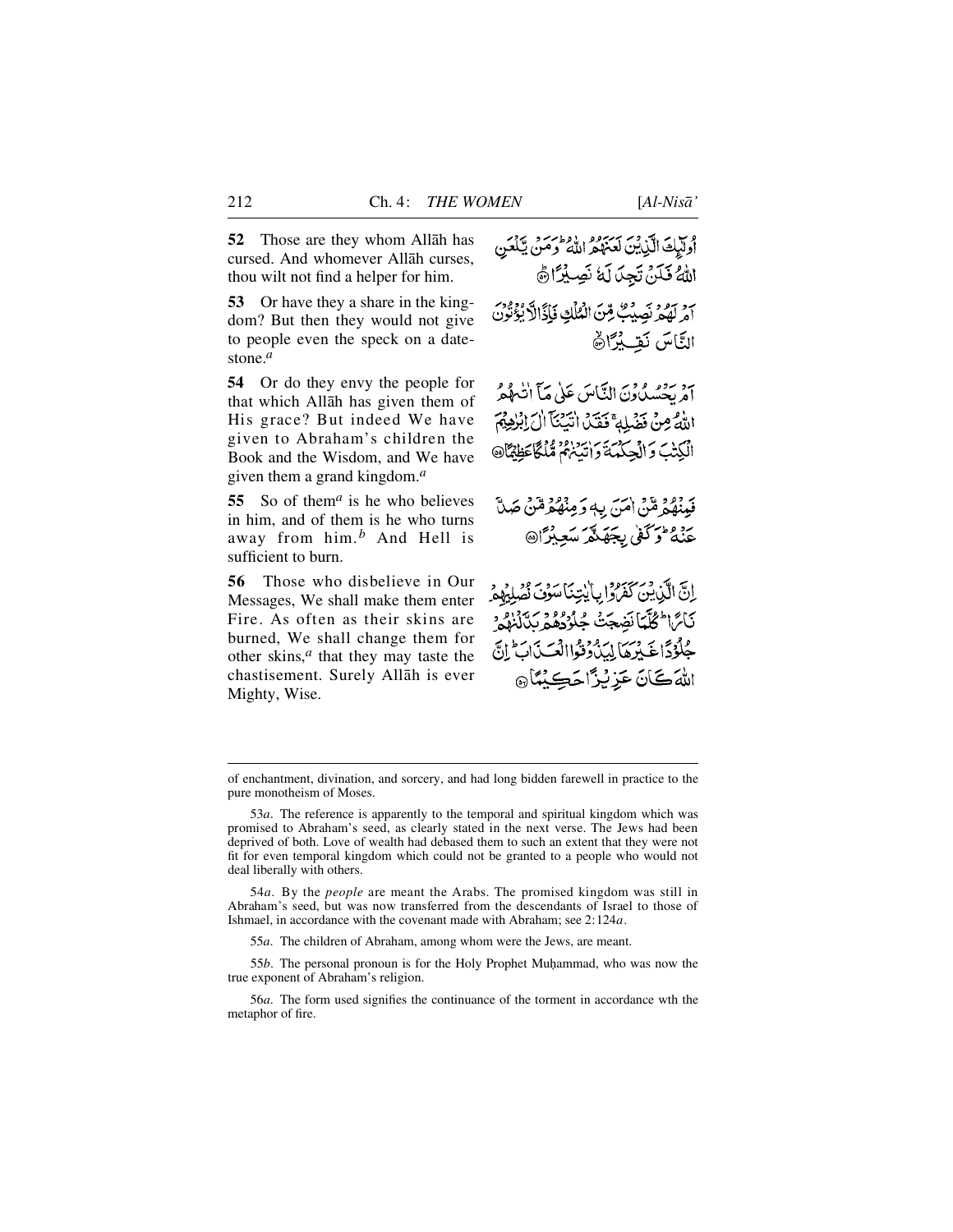**57** And those who believe and do good deeds, We shall make them enter Gardens wherein flow rivers, to abide in them forever. For them therein are pure companions and We shall make them enter a pleasant shade.*<sup>a</sup>*

**5 8** Surely Allåh commands you to make over trusts*<sup>a</sup>* to those worthy of them, and that when you judge between people, you judge with justice. Surely Allåh admonishes you with what is excellent. Surely Allåh is ever Hearing, Seeing.

**59** O you who believe, obey Allåh and obey the Messenger and those in authority from among you; then if you quarrel about anything, refer it to Allåh and the Messenger, if you believe in Allåh and the Last Day.*<sup>a</sup>*

وَالَّذِينَ امْنَوْادَ عَبِدُواالصَّلِحْتِ سَنُدُخِلُوْدَ جَنّْتِ تَجْرِيُّ مِنْ تَحْتِهَا الْآنُهْرُخْلِدِيْنَ فِيْهَآ أَيَدًّا اللَّهُ هُ فِي أَأَذْ ذَاتَهُ قُبْطَةَ وَيُدَ خِلْقُوْ ظِلاَّ ظَلَّكُ

إِنَّ اللَّهَ يَأْمُرُكُمُ أَنْ تُؤَدُّوا الْأَكْمٰنٰتِ إِلَّ أَهْلِهَا "وَإِذَا حَكَمَنْهُ بَيْنَ النَّاسِ أَنْ تَحْكَمُوا بِالْعَكَالِ إِنَّ اللَّهَ نِعِمَّا يَعِظُّكُمْ بِهِمْ إِنَّ اللَّهَ كَانَ سَبِيْعًا بِصِبْرًا @

نَآيَّهَا الَّذِينَ امْنُوْ الْطِيعُواالَّهُ وَأَطِيعُوا الرَّسُوْلَ وَ أُولِي الْأَكْمَٰنِ مِنْكُمْ ۚ فَمَالِنُ يه ابرد ود به در ورود الى الله داد.<br>تنارعتند في شيءٍ فرد ده إلى الله دالري إِنْ كَنْتُمْ تُؤْمِنُوْنَ بِأَلَّهِ وَالْيَوْمِ الْأَخِرِ

59*a*. This verse lays down three important rules of guidance in matters relating to the welfare of the Muslim community and especially in those relating to affairs of State. These are obedience to God and His Messenger in the first place; secondly, obedience to those in authority from among the Muslims; and thirdly, referring matters to God and His Messenger in cases of dispute with those in authority. God and His Messenger are thus the final authority. This is explained in the Hadith. "To hear and obey," said the Prophet, "is binding so long as one is not commanded to disobey God; when one is commanded to disobey God, he shall not hear or obey (the authorities)" (B. 56:108). The words *ulu-l-amr*, meaning *those in authority*, have a wide significance, so that in different matters relating to the life of man different persons would be in authority. Thus the commander of a section of the army was considered as one in authority (B. 65: iv, 11). Temporal authorities are to be obeyed in secular matters while religious authorities must be obeyed in religious matters. It is especially in matters religious that differences would

<sup>57</sup>*a*. *Òill* implies *mightiness* and *inaccessibility* and also *a state of ease*: the words are used here in allusion to *happiness* and *pleasantness* of life (R).

<sup>58</sup>*a*. This section deals with the granting of kingdom to the Muslims, who are here required to entrust the affairs of State to people who are worthy of this responsibility. The words that follow, requiring judges to be just, corroborate this significance, the whole verse stating the reciprocal duties of the governed and the governors. Explaining the word *amånat* (sing. of *amånåt*, the word occurring here and translated *trusts*), I'Ab said that it means *duties* (LA). The Prophet himself explained the word *amanat* as meaning *Government* or *affairs of State*. "The Prophet said, When the *amånat* (trust) is wasted, wait for the  $s\bar{a}$ '*ah*, i.e. *the hour* or the *doom*. It was said, How will the trust be wasted, O Messenger of Allåh? He said, When Government is entrusted to those unworthy of it, then wait for the doom" (B. 81:35).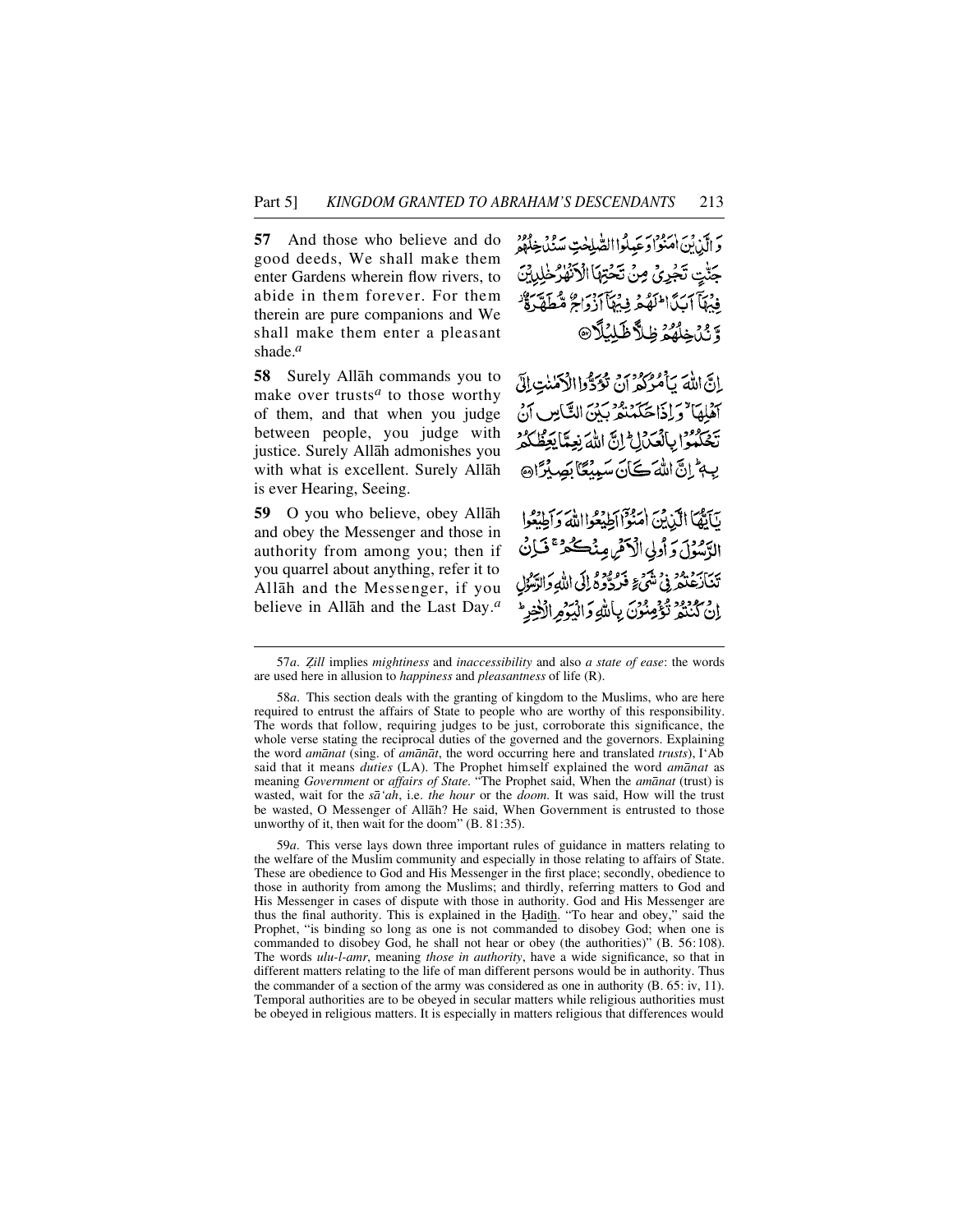This is best and more suitable to (achieve) the end.*<sup>b</sup>*

# ذٰلِكَ خَيْرٌ وَّ أَحْسَنُ تَأْوِيُلًا هَ

#### SECTION 9: **The Prophet must be Obeyed**

**60** Hast thou not seen those who assert that they believe in that which has been revealed to thee and that which was revealed before thee? They desire to seek the judgment of the devil, $a$  though they have been commanded to deny him. And the devil desires to lead them far astray.

**61** And when it is said to them. Come to that which Allåh has revealed and to the Messenger, thou seest the hypocrites turning away from thee with aversion.

م دیر آبی ای در برودر به دو اروایهٔ آ<br>الدتر ای الزمین برعبون الله د امنوایهٔ آ أَنْزَلَ إِلَيْكَ وَمَآَأَنْزِلَ مِنْ قَبْلِكَ يُرِيدُونَ أَنْ بِتَعَاكَّمَوْٓالِلِّي الطَّاغُوُتِ وَقَدْ أَمِرْوَٓا آن يَكْفَرُوْا بِهِ وَيُرِيْدُ الشَّيْطَنُ آنَ يَّضِلَّهُمُ ضَلِّلٌ بَعِيْدًا @

وَإِذَاقِيلَ لَهُمْ تَعَالَوْاإِلَىٰ مَآآئِزَلَ اللَّهُ وَإِلَى الرَّسُوُلِ رَآيَتَ الْمُنْفِقِينَ يَصُلُّونَ عَنْكَ صُدْرُدْدَارِيْ

The words of the verse speak only of those in authority *from among you*, and the question therefore arises, what should the Muslims do in case they have to live under non-Muslim authority? In such a case the Prophet's own example in his relations with Abyssinia is a sufficient guide. About a hundred of the companions were advised by the Prophet to seek shelter in the Christian kingdom of Abyssinia where they lived for about ten years subject to the laws of the land. The rule is, however, laid down in clear words as already quoted that "when one is commanded to disobey God, he shall not hear or obey the authorities".

59*b*. *Ta'wßl* (from *åla, he returned*) signifies *interpretation*, because the words are *returned* to their sense. But from the same original sense of *returning* follows its use in the sense of *marja'*, i.e. *final sequel*, and *'åqibah*, i.e. *issue, end, results* (LL), and this is the significance which suits the context here.

60*a*. For *∆agh∂t* see 2:256*b*. The people spoken of here are the hypocrites as made clear in the verse that follows. The reference here is said to be to Ka'b, son of Ashraf, a Jew; others think it is to Ab∂ Bardah, a diviner; others consider the *∆agh∂t* here to be a particular *idol* or *idols generally*, to whom disputes were taken to be decided by divination (Rz). The hypocrites inclined to idols, or the diviners who, being their leaders in devil-worship, are called *devils*.

arise, in which case it would be necessary to refer the matter to God and His Messenger; in other words to the Qur'ān and Hadith. The great Imām Abū Hanifah is himself reported to have said: "Give up my word for the Word of Allåh; give up my word for the word of the Messenger of Allåh".

As regards the secular authorities, the rule is laid down in the Hadith that "the authority of those entrusted with it should not be disputed, unless," the Prophet added, "you see an act of open disbelief in which you have a clear argument from Allāh" (B. 93:2).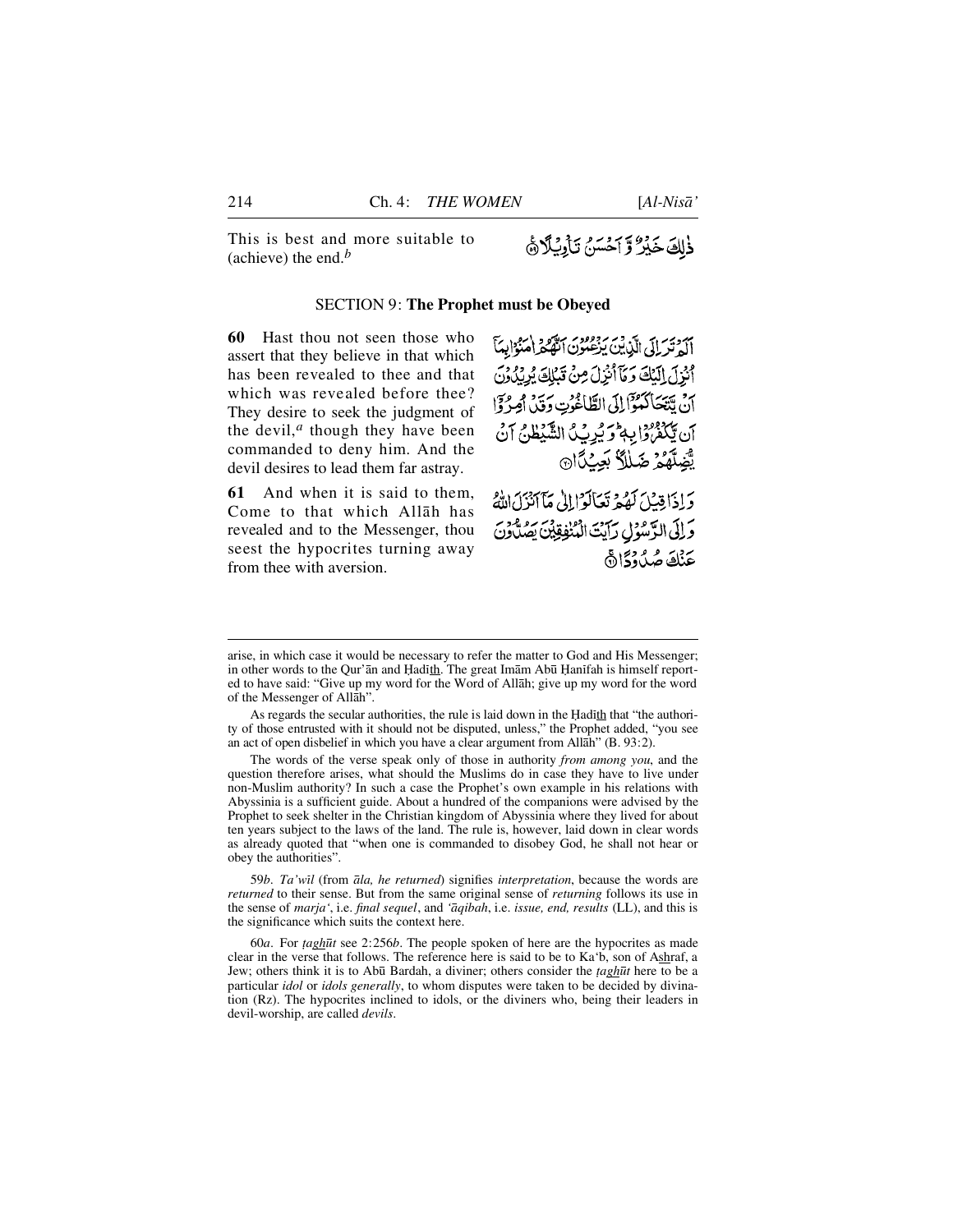**62** But how is it that when a misfortune befalls them on account of that which their hands have sent before, they come to thee swearing by Allåh: We desired naught but good and concord?

**63** These are they, the secrets of whose hearts Allåh knows; so turn aside from them and admonish them and speak to them effective words concerning themselves.*<sup>a</sup>*

**64** And We sent no messenger but that he should be obeyed by Allåh's command. And had they, when they wronged themselves, come to thee and asked forgiveness of Allåh, and the Messenger had (also) asked forgiveness for them, they would have found Allåh Oft-returning (to mercy), merciful.

**65** But no, by thy Lord! they believe not until they make thee a judge of what is in dispute between them, then find not any straitness in their hearts as to that which thou decidest and submit with full submission.

**66** And if We had enjoined them, Lay down your lives*<sup>a</sup>* or go forth from your homes, they would not have done it except a few of them. And if they had done what they are فَكَيۡفَ اِذَآآَصَابَةَهُمۡ مُّصِيۡبَةٌ بِّبَاقَنَّمَتُ أيُرِيْبِهِمْ تُدَّجَأُوكَ يَحْلِفُونَ ۖ بِأَللَّٰهِ انْ آيَ دَنَآ الدَّ اِجْسَانَا وَ تَوْفِيْقَا®

أُولِّيكَ الَّذِينَ يَعْلَمُ اللَّهُ مَا فِي قُبُوبِهِ مِنْ فَأَعْرِضْ عَنْهُمْ وَعِظْهُمْ وَقُبْلُ لَّهُمْ فِيَّ انْفُسِهِمْ قَوْلًا بَلِيْغًا @

وَ مَآ أَسۡ سَلۡنَا مِنۡ دِّسُوۡلِ الْآلِيۡطَاٰءَ بِإِذۡنِ الله وكواتقور وتكلكوا أنفسه مرجا وداء ی دیږی د ۱۰ دی دیږی ده.<br>فاستعفرواالله واستعفرالکه الرّسول بِرْبِرُداللَّهَ نَبَوَّانَا دَّجِيبُنَانَ

فَلَا دَيَرَاتِكَ لَا يُؤْمِنُوْنَ حَقَّىٰ يُخَ فِيضًا شَجَرَ بَيْنَهُمْ تُكَرَّلًا يَجِدُّوْا فِيَ أَنْفُسِهِمْ حَرَجَامِّيَّا تَضَيِّتَ رَئِسَلِّمُوْا تَسْلِيَّا ۞

وَلَوْ أَيَّا كَتَدْيَا عَلَيْهِمْ أَنِ اقْتُلُوَّ أَنْفُسَكُمْ أواخْرُجُوْا مِنْ دِيَارَكُمْ مِّا نَعَلَوْهُ الْأَقْلَامُ وموطن در ورود درون<br>مِّنَهُمْ وَلَوِ أَنَّهُمْ فَعَلَوْاً مَا يُوْعَظُوْنَ

<sup>63</sup>*a*. A person is said to be *balßgh* (from *balagha*, meaning *he attained the utmost point to which he directed his course*) who is *chaste in speech* or *effective* or *penetrating in tongue*. Applied to a saying, it also signifies *an effectual speech* or *a speech producing an effect* (LL).

<sup>66</sup>*a*. The companions of the Prophet had to lay down their lives in defence of their faith, and had to leave their homes for the sake of their religion. But the hypocrites at Madinah were too weak of heart to undergo such hardships. They were only required to contribute to the struggle which was being carried on for national defence and to obey the Prophet's orders which was a far easier task, but they did not do even this.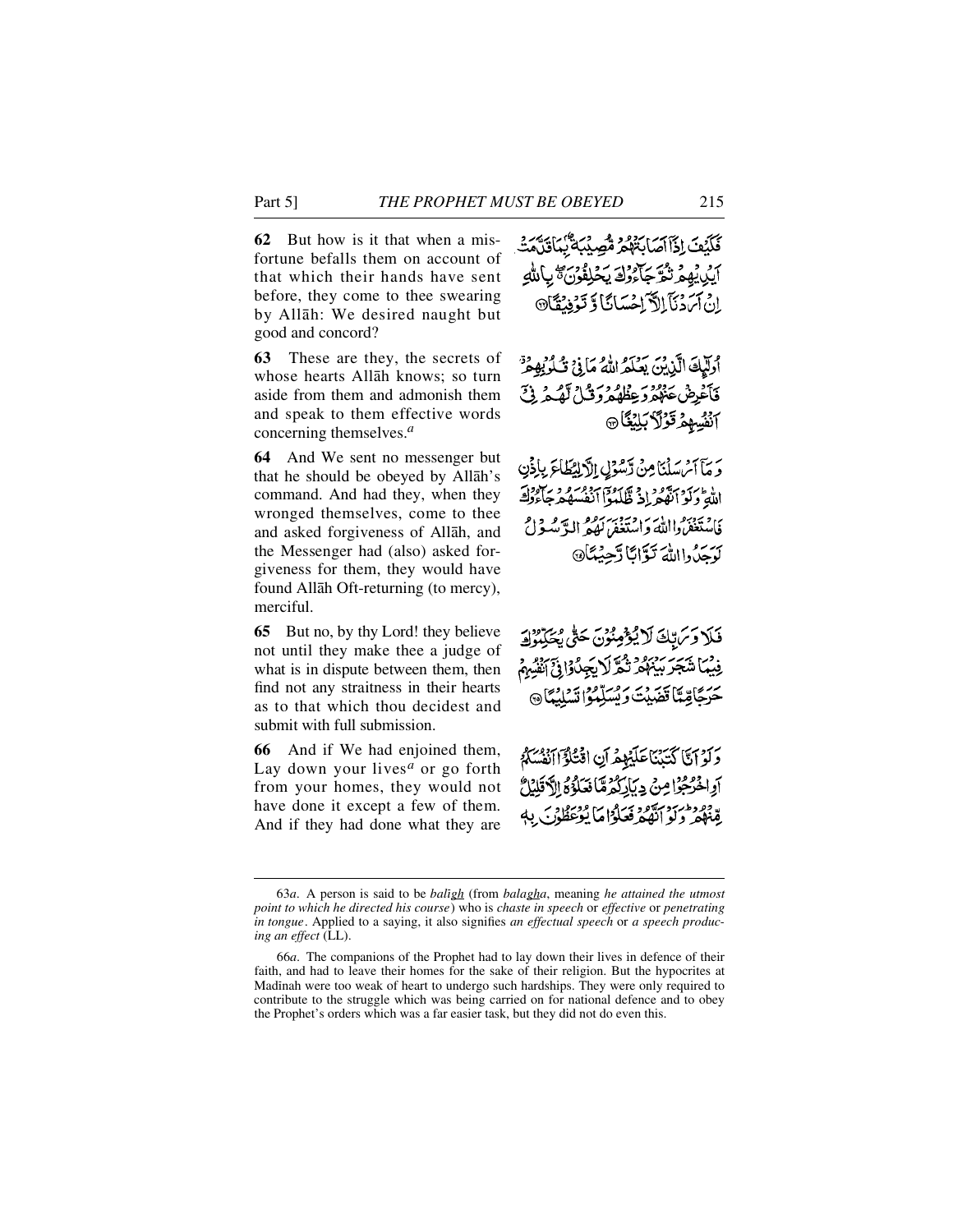exhorted to do, it would certainly have been better for them and more strengthening:

**67** And then We would certainly have given them from Ourselves a great reward,

**68** And We would certainly have guided them in the right path.

**6 9** And whoever obeys Allåh and the Messenger, they are with those upon whom Allåh has bestowed favours from among the prophets and the truthful and the faithful and the righteous, and a goodly company are they!*<sup>a</sup>*

**7 0** Such is the grace from Allåh, and Allåh is sufficient as Knower.

بَدِيرٍ بِهِ وَمِنْ يَدْبِيَةٍ مَذَبِيَّةً ﴾ وَّ إِذَا لَاتِّيَّ هُمُّهُمْ مِّنْ لَّكِ يَا أَجِرًّا عَظِيْمًا هَ وَلَهَدَيْنَهُمْ صِرَاطًا مُسْتَقِيْعًا دَمَنْ يُطِعِ اللهَ وَالرَّسُولُ فَأُولَيْكَ مَعَ الَّذِينَ أَنْعَيْمَ اللَّهُ عَلَيْهِمْ قِنَ النَّبِينَ وَ الصِّدِّيْبِيْقِيْنِيَ وَالشَّهْدَاءِ وَ الصَّلِحِ وَحَسُنَ أُولَيْكَ رَفِيْقَاً ﴾

ذٰلِكَ الْفَضَلُ مِنَ اللَّهِ وَكَلِّي بِاللَّهِ عَلَيْمَاتَ

69*a*. Those upon whom Allåh has bestowed favours are spoken of as belonging to four classes: (1) The prophets. (2) The truthful — the original word *siddiq* literally means *one who is always truthful* and in the religious language *one who is true in his saying and his belief, and who confirms his truth by his deed or acting* (LL). (3) The faithful — the original word *shahid* means *one who bears witness to the truth of the religion of Allåh*, both by his words and deeds, and one slain in defence of his religion is included because he too gives evidence of the truth of religion by laying down his life. (4) The righteous or those who stick to the right course in all their deeds, come what may.

Those who obey Allåh and the Messenger are here told that they are *with* the perfect ones who belong to the four classes, the prophets, the truthful, the faithful and the righteous. The significance is clear. They have not attained to the perfection of these four classes of the perfect ones, yet they are *with* them, i.e., they will be in their company in the life to come. The Prophet's sayings make it clear. He is reported to have said; "The truthful and honest merchant is with the prophets, the truthful and the faithful" (Tr. 12:4). It does not mean that an honest merchant becomes a prophet, but that he is in the company of the prophets. According to another hadith, the Prophet was asked about a person who loves a people but is not one of them, and he replied that *a man is with those whom he loves* (B. 78:96). And Anas is reported to have said: "I love the Messenger of Allåh and I love Ab∂ Bakr and 'Umar and I hope that Allåh will raise me with them, though I have not done the deeds which they did" (B. 62:6). Thus this verse promises to those who have not attained to perfection the company of those who have attained to perfection when the former have done their best to obey God and His Messenger.

At any rate none can become a prophet by obeying the Prophet. If this were true, not only would all the truthful and the faithful and the righteous be prophets, because they perfectly obeyed Allåh and His Messenger, but even all those who tried to follow them would have been raised to the dignity of prophethood which is absurd on the face of it. And to talk of some people becoming prophets after the door to prophethood has been closed is sheer ignorance of the basic principles laid down by the Holy Book.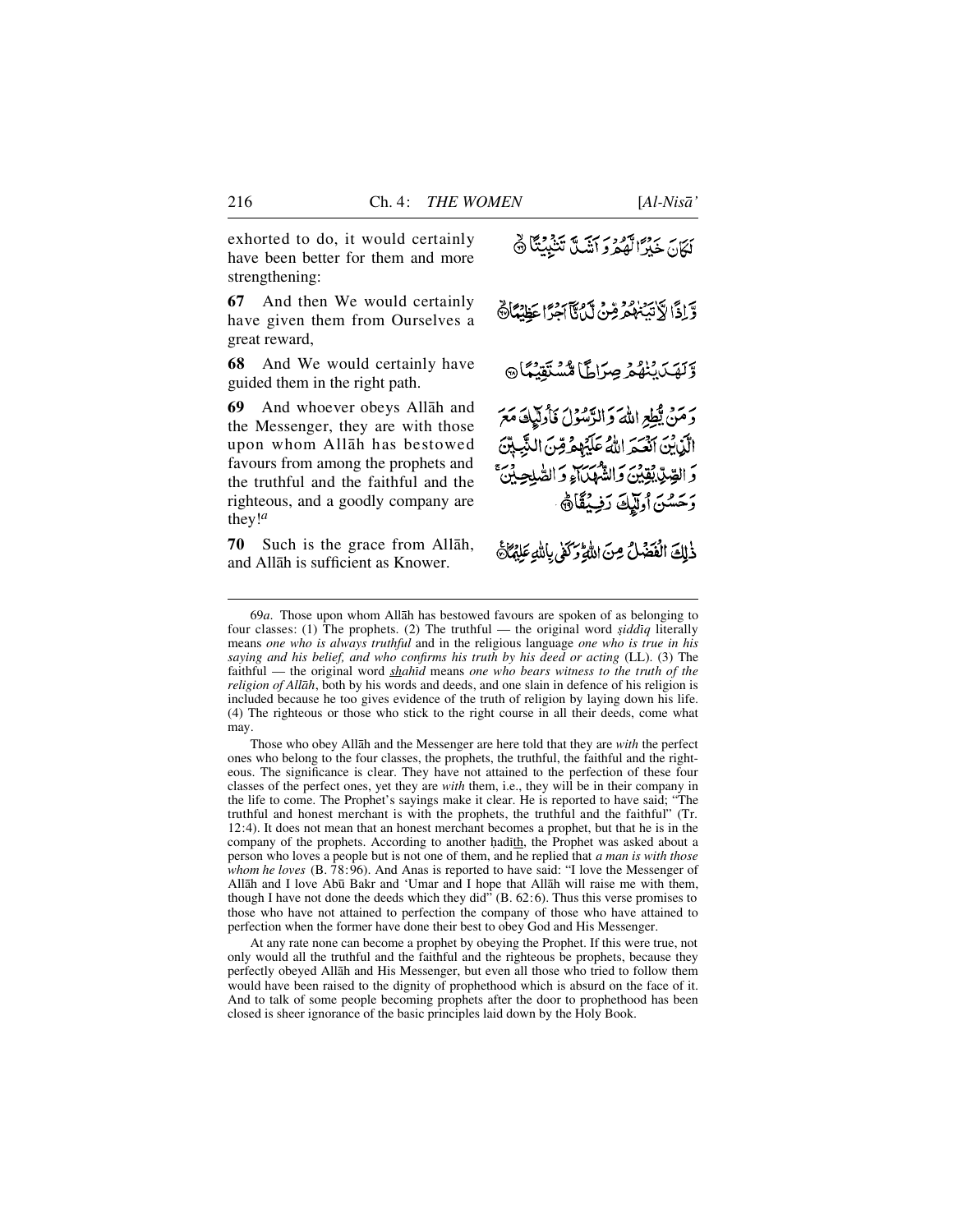# SECTION 10: **Believers must defend Themselves**

**71** O you who believe, take your precautions, then go forth in detachments or go forth in a body.

**7 2** And among you is he who would hang back. Then if a misfortune befalls you he says: Allåh indeed bestowed a favour on me as I was not present with them.

**73** And if bounty from Allåh comes to you, he would cry, as if there were no friendship between you and him: Would that I had been with them, then I should have achieved a mighty success!

**74** So let those fight in the way of Allåh who sell this world's life for the Hereafter. And whoever fights in the way of Allåh, be he slain or be he victorious, We shall grant him a mighty reward.

**75** And what reason have you not to fight in the way of Allåh, and of the weak among the men and the women and the children, who say: Our Lord, take us out of this town, whose people are oppressors, and grant us from Thee a friend, and grant us from Thee a helper!*<sup>a</sup>*

**76** Those who believe fight in the way of Allåh, and those who disbelieve fight in the way of the devil. So fight

لَلَّأَهُمَا الَّذِينَ أُمَنُوا حُذُوا حِبْدَاهُ فَأَنْفِرُوْا ثُبَاتٍ أَوِ انْفِـرُوْاجَبِيْعًا۞ وَإِنَّ مِنْكُمْ لَمَنَّ لَيُبْطِّئَنَّ فَإِنْ آَمَائِيَّكُمْ مُّصِيْبَةٌ قَالَ قِينَ آدْسَمَ اللَّهُ عَلَمَّ إِذْ لَهِ <del>آ</del>ڪُنُ مُعَهُمُ شَهِينَا۞ وَكَبِينَ آصَابِكُمْ فَضَلُّ مِّنَ اللَّهِ لَيَقُوْلَنَّ كَأَنْ لَمْ تَكُنُّ بِيدَكُمْ وَبِيْنَةُ مَوَدَّةٌ يَلْكُنَّنِيُّ ڪُنُتُ مَعَهُمْ فَأَفُوزُ فَوِيَٰٓاعَظِيۡمَا۞ فَلَيُقَاتِلْ فِي سَبِيْلِ اللَّهِ الَّذِينَ يَشْرُونَ الْحَيْوَةَ الدُّنْيَابِالْأَخِرَةِ وَمَنْ يُفَاتِلُ فِيْ سَبِيْلِ اللَّهِ فَيُقْتَلُ أَوْيَغَلِبُ فَسَوْفَ نُؤْتِيُهِ آجُرًاعَظُن**ُ**اً® وَمَا لَكُمُ لَا تُقَاتِلُونَ فِي سَيِيْلِ اللهِ والمستضعفِينَ مِنَ الرِّجَالِ وَالنِّسَاءِ وَالْوِلْدَانِ الَّذِينَ يَقُولُونَ رَبَّنَا آُخْرِجِنَا مِنْ هٰ بِي الْقَرْبَةِ الظَّالِمِ آَهُلَهُا؟ وَاجْعَلْ لَّنَا مِنْ لَدُنُكَ وَلِنَّاءُوَاجْعَلُ لَّنَا مِنْ لَّكَٰنُكَ نَصِيْرًاهُ ٱلَّذِيۡنَ اٰمَنُوۡا یُقَاتِلُوۡنَ فِیۡ سَبِیۡلِ اللَّهِ ۚ وَالَّذِينَ كَفَرَدًا يُقَاتِلُونَ فِي سَبِينِي

<sup>75</sup>*a*. This verse explains what is meant by fighting in the way of Allåh. While most of the believers who had the means had escaped from Makkah, which is here spoken of as the city *whose people are oppressors*, there remained those who were weak and unable to undertake a journey. These were still persecuted and oppressed by the Makkans, as is clearly shown by the words of the verse, and not only men, but even women and young children, were persecuted. Fighting to deliver them from the persecution of the oppressors was really fighting in the way of Allåh. The next verse shows that these very oppressors are spoken of as fighting in the way of the devil.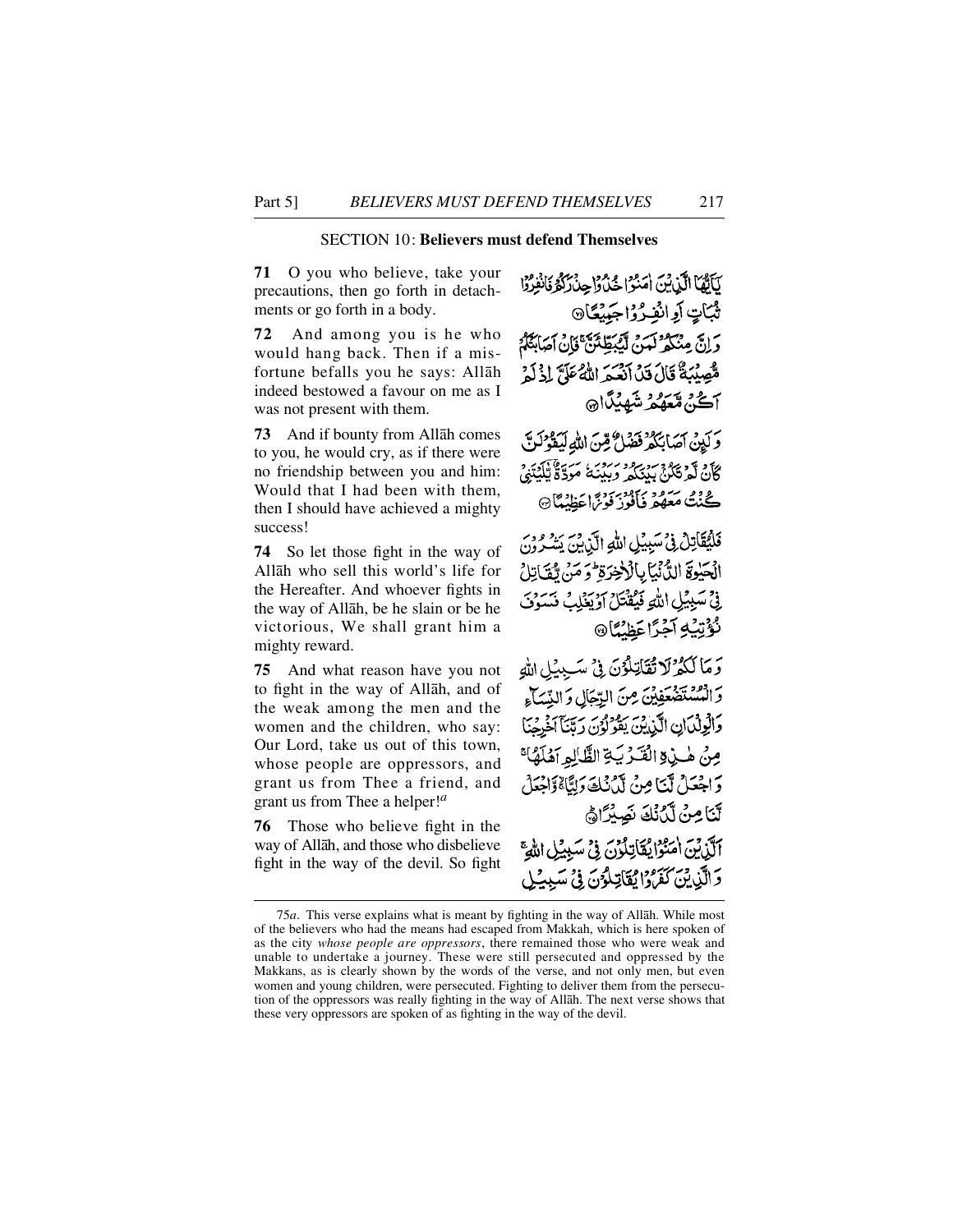against the friends of the devil; surely the struggle of the devil is ever weak.*<sup>a</sup>*

# الطَّاغُونِ فَقَاتِلُوْٓا أَوۡلِيَآءَ الشَّيْطُنَّ إِنَّ كَيْنَ الشَّيْطُنِ كَـَانَ ضَعِيْفًا قَ

## SECTION 11: **Attitude of the Hypocrites**

**77** Hast thou not seen those to whom it was said: Withhold your hands, and keep up prayer and pay the poor-rate. But when fighting is prescribed for them, lo! a party of them fear men as they ought to fear Allåh, or with a greater fear, and say: Our Lord, why hast Thou ordained fighting for us? Wouldst Thou not grant us respite to a near term?*<sup>a</sup>* Say: The enjoyment of this world is short, and the Hereafter is better for him who keeps his duty. And you shall not be wronged a whit.

**78** Wherever you are, death will overtake you, though you are in towers, raised high. And if good befalls them, they say: This is from Allåh; and if a misfortune befalls them, they say: This is from thee. Say: All is from Allåh. But what is the matter with these people that they make no effort to understand anything?

**79** Whatever good befalls thee (O man), it is from Allåh, and whatever misfortune befalls thee, it is from thy self.<sup> $a$ </sup> And We have sent thee (O آكة ترَ إِلَى الَّذِينَ قِيلَ لَهُمْ كُفَّةً ۚ آيَدِينَكُمْ ۖ وَ آقِيْبُواالصَّلْوَةَ وَ اٰتَّوَا الزَّكْبِ ةَ ۚ قَبَلَتَا كَّتِبَ عَلَيْهِمُ الْقِتَالُ إِذَا فَرِيْقٌ مِّنْهُمْ يَخْشَوْنَ النَّاسَ كَخَشْيَةِ اللهِ آوُ أَشَلَّ حَشْبَةً ۚ وَ قَالُوْا بِهِ تَنَالِهِ كَتِئَتَ عَلَيْنَا الْقِتَالَ ۚ لَوۡ لَآ ٱَخَّرۡ تَیَٰٓ ٓاِلَّیۡ ٱِٓجَلِ قَرۡ لَیۡبِ ۖ قُلْ مَتَأْمُ الدُّنْيَا قَلِيْلٌ ۚ وَالْآخِرَةُ جَبِيْرٌ لِّيْيَنِ اتَّقَوْتِهُ وَلَا تُظْلَمُونَ فَتَبَدَّلَاهِ ا

اَيْنَ مَا تَكُوْنُوْا بِيْ رَبِّيكُوالْمُوتِي وَيُوبِرُوْدِهِ فِي بَرْدِجِ مُتَشَبِّيَ) وَإِمْرَاقٍ فَي دَوْدِ حَسَنَةٌ يَّفَوُّلُوْا هٰذِهٖ مِنْ عِنِّدِ اللَّهِ ۖ وَإِنْ تُصِبْهُ مُ سَيِّئَةٌ يَقْوَلُوْ (هٰذِ) مِنْ عِنْدِادَ قُلْ كُلُّ قِنْ عِنْدِ اللَّهِ فَمَالِ هَؤُلَاءِ الْقَوْمِرِ لَا بَڪَادُدُنَ بَعْقَهُونَ جَدِينَگَا ۞ مَآآهَابَكَ مِنْ حَسَنَةٍ فَبِينَ اللَّهِ فَرَمَيْآ أَصَابَكَ مِنْ سَيِّئَةٍ فَبِنْ نَّقْسِكَ وَأَرْسَلْنَكَ

79*a*, see next page.

<sup>7 6</sup>*a*. This is a prophecy that those who are siding with the devil and are fighting against the Truth will ultimately be vanquished.

<sup>77</sup>*a*. The injunction to fight was distasteful, and more particularly so to those who were weak in faith. Had there been any hope of plunder to animate the ranks of Muslims, those who loved this world most (who are here called the hypocrites) would have been foremost in fighting; but as they knew that they were fighting against odds, they considered the execution of this order as equivalent to courting death, and requested to be granted a respite until they died a natural death.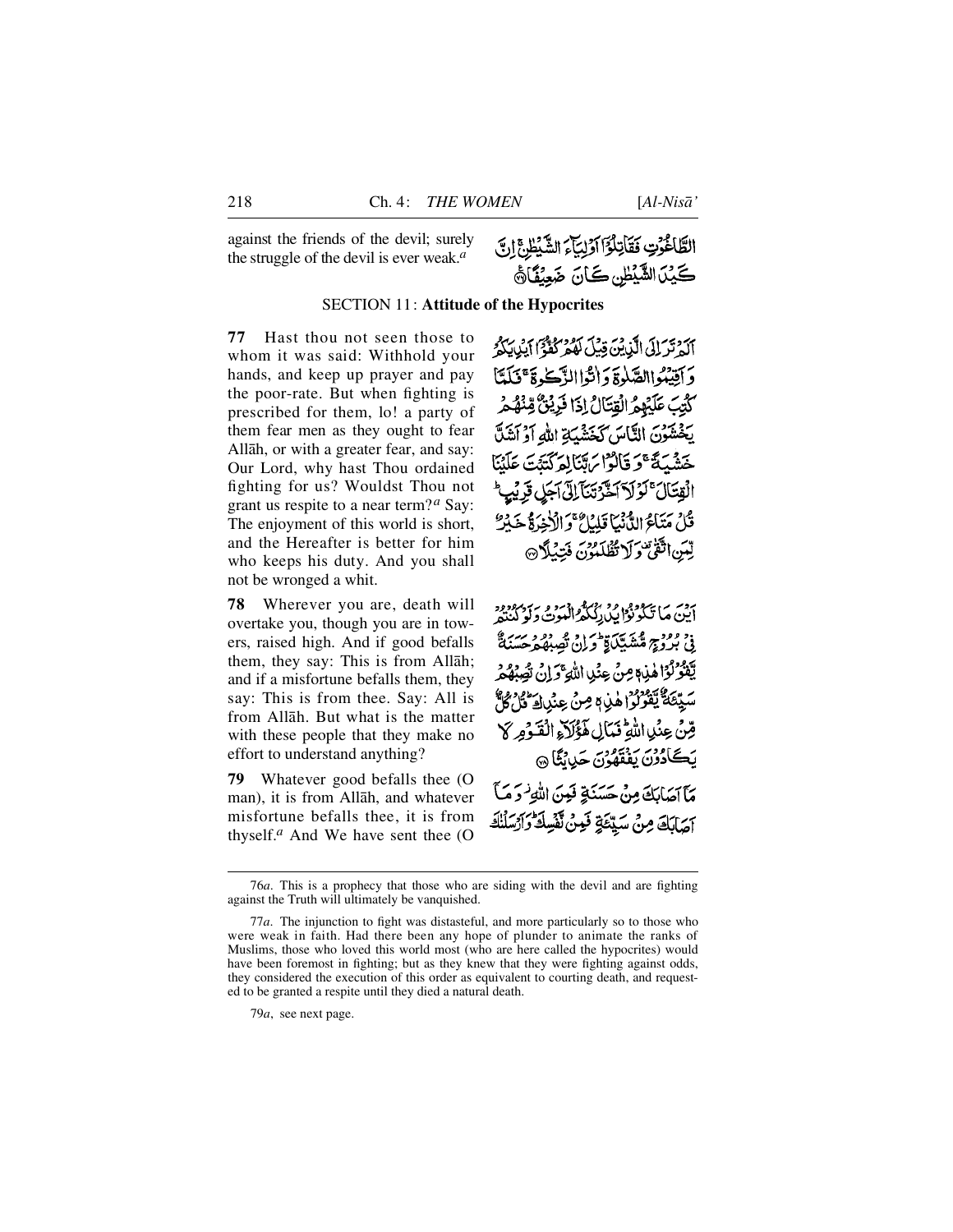Prophet) to mankind as a Messenger. And Allåh is sufficient as a witness.

**80** Whoever obeys the Messenger, he indeed obeys Allåh. And whoever turns away, We have not sent thee as a keeper over them.

81 And they say: Obedience. But when they go out from thy presence, a party of them plan by night doing otherwise than what thou sayest.*<sup>a</sup>* And Allåh writes down what they plan by night, so turn aside from them and trust in Allåh. And Allåh is sufficient as having charge of affairs.

**82** Will they not then meditate on the Qur'ån? And if it were from any other than Allåh, they would have found in it many a discrepancy.*<sup>a</sup>*

لِلنَّاسِ سَسْوُلَكَ حُرَكَفِي بِاللهِ شَهِينَدَا۞

مَنْ يُطِعِ الدَّسْوُلَ فَقَدْ أَطَاءَ اللَّهَ ۚ وَمَن تَوَلَّىٰ فَيَآَامَ سَلَنْكَ عَلَيْهِمْ حَفِيْظًا ﴾

ر رودور<br>ويقولون طاعة فإذا برزوا مِن عِنْدِاً رسم علامة عليه دود برد اين مي برودها.<br>بِدِيَّت طَابِقَةٌ مِّنْهُمْ عَيْرِ الَّذِي تَقُولُ وَلَلَّهُ به دوم ما پېيتون في غږمنې د دوسته د عَلَى اللَّهِ وَكَفَىٰ بِأَللَّهِ وَكِيْلًا۞

أَفَيَلَا يَسَبَّدُونَ الْقَرَانُ وَلَوْكَانَ مِنْ عِنْدِ عَيْرِ اللّهِ لَوَجَدَ وَافِيهِ اخْتِلَا فَا كَثِيْرًا @

81*a*. The reference here is to the secret counsels of the hypocrites, who were always plotting against the Prophet while they kept an appearance of obedience to him.

82*a*. The Qur'ån was not written out and given on one occasion, but it continued to be delivered in small portions during twenty-three years under the most varying circumstances. From the solitary recluse of the cave of Hira', the Prophet had to pass through such a variety of circumstances to be the sole monarch and legislator of the whole of Arabia, that the life of no other individual human being affords us such a varying study. It is quite true that the earlier revelation deals mostly with such problems as Divine Unity and Majesty and the responsibility of human actions in general, while the later revelation had to deal with a large number of questions relating to the social and moral well-being of society; but what strikes one throughout the entire revelation is that it keeps up one and the same strain — absolute submission to Allåh, entire trust in Him, perfect confidence of future success, a liberal view of humanity, an attitude of charity towards all nations and religions, and goodness to all alike. The spirit of the revelations to the solitary, persecuted, and rejected preacher of Makkah does not differ in these and a hundred other particulars from the spirit of the revelations to the sole temporal and spiritual monarch of Arabia. There are no discrepancies even in the details of narratives — such, for instance, as are met with in the Bible — and this is especially true of the numerous prophecies which were uttered by the Prophet when an absolutely helpless

<sup>79</sup>*a*. Good and evil, or benefits and misfortunes, proceed from Allåh; but while He sends benefits from Himself, i.e. out of His beneficence, no evil or misfortune afflicts a man unless his own hands have called for it. There is no discrepancy in the two statements, the one made at the end of the last verse — *All is from Allåh* — and the other made here. The previous verse states that the hypocrites attributed their misfortunes to the Prophet; they are told that misfortunes were sent by Allåh. This verse tells them that, though sent by Allåh, the immediate cause of these misfortunes was to be found in their own doings.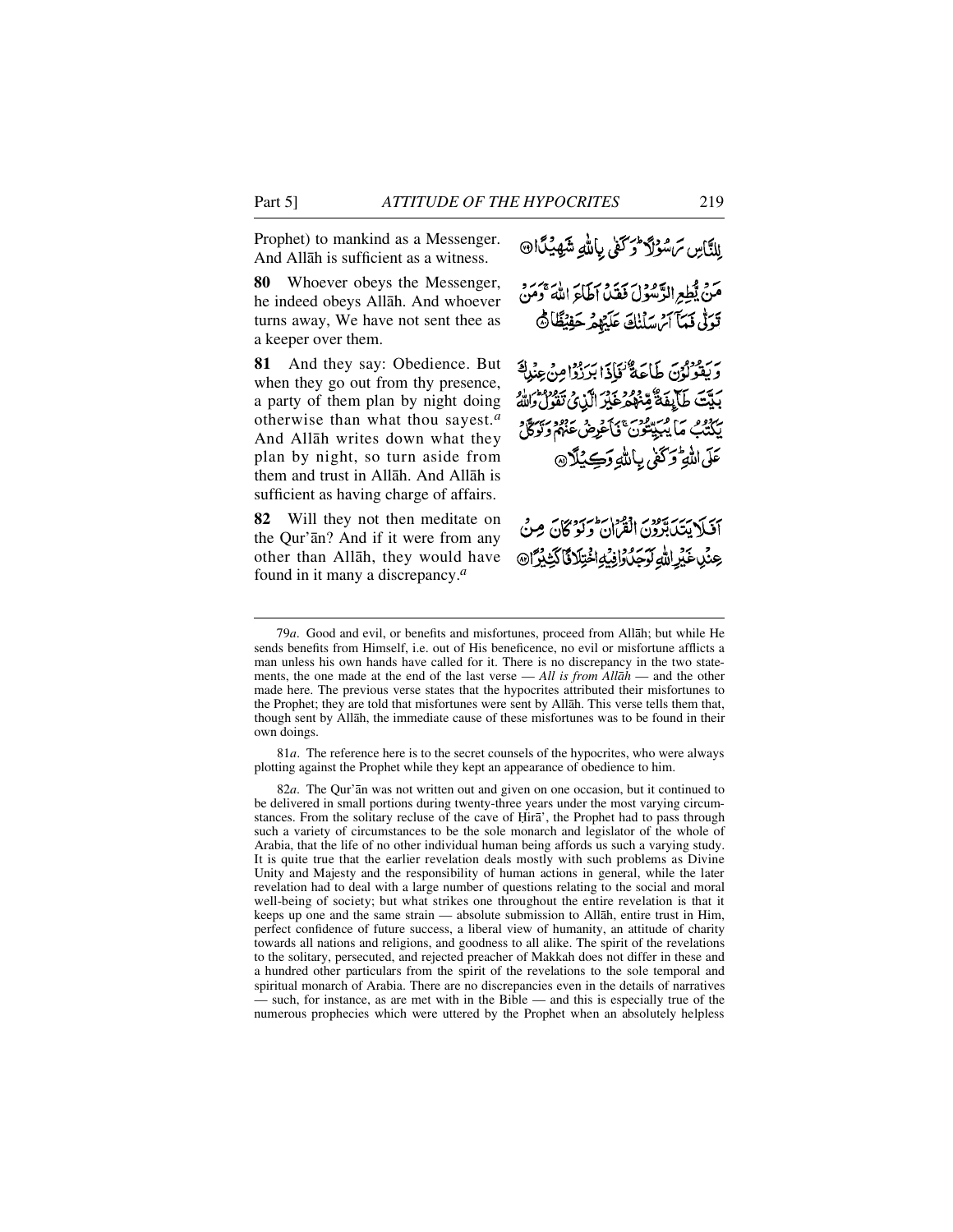**8 3** But if any news of security or fear comes to them, they spread it abroad. And if they had referred it to the Messenger and to those in authority among them, those of them who can search out knowledge of it would have known it. And were it not for the grace of Allåh upon you and His mercy, you would certainly have followed the devil save a few.*<sup>a</sup>*

**84** Fight then in Allah's way — thou art not responsible except for thyself; and urge on the believers. It may be that Allåh will restrain the fighting of those who disbelieve. And Allåh is stronger in prowess and stronger to give exemplary punishment.*<sup>a</sup>*

**85** Whoever intercedes in a good cause has a share of it, and whoever intercedes in an evil cause has a portion of it. And Allåh is ever Keeper over all things.*<sup>a</sup>*

**86** And when you are greeted with a greeting, greet with one better than

وَالِذَاجَاءَهُمْ أَمْرٌ مِّنَ الْأَمْنِ أَوِالْغَوْنِ أَذَاعُوْا بِبِهِمْ وَكَوْ رَدُّودُ إِلَى الرَّسُوْلِ دَالِّي أُولِي الْأَخْيَرِ مِنْهُمْ لَعَلِيَهُ الَّذِينَ يَسْتَهَ ووود وأولا فضام الله عللكه ودحو لَاتَّبَعَنَّهُُ الشَّيْظُنَ اِلاَّكَلِيْلَاِرِ

فَقَاتِلُ فِي سَبِيلِ اللَّهِ ۚ لَا تُكْكُفُ الَّ نَفْسَكَ وَحَرِّضِ الْمُؤْمِنِينَ عَصَى اللَّهُ أَنْ يَكُنَّ بِأَسَ الَّذِينَ كَغَرُوْا وَاللَّهُ أَشَلَّ *ڹ*ٲۺڷڗڗۺڎۺڮڹڷٳ۞

م دي سومبر سي حيث الله عليه الله من الله عنه الله عنه الله عنه الله عنه الله عنه الله عنه الله عنه ا وْرَاءَ ۖ مَنْ يَتَنْقَعَ شَفَاعَةً سَيِّعَةً بَيْكُنَّ لَّهُ لُ مِّنْهَا تَرَكَّانَ اللَّهُ عَلَى كُلِّ شَيْءٍ مُّقِنِيَّا@ وَإِذَاحُيِّلْنُعُ بِتَجِيَّةٍ فَحَيَّوْا بِأَحْيَبَهُ

83*a*. Divine grace and mercy were manifested by raising a prophet who delivered them from the bondage of sin and from the slavery of the devil.

8 5*a*. The meaning is that *he who joins himself to another and assists him, and becomes to him as one of a pair or an intercessor in doing good or evil, and thus aids him and strengthens him, partakes with him the benefit or the harm of it* (R). It is also held by some that *shafå'at* here implies "that one institutes for another a way of good or a way of evil, which the other imitates, and thus becomes to him as if he were one of a pair" (LL). The connection is clear; the Prophet made himself an example of good for others to imitate or to aid him. For the meaning of *shafå'at*, see 2:48*b*.

man. Had they not proceeded from the Omniscient Being, Who knows the future as He knows the past, they could certainly not have been free from numerous discrepancies.

<sup>84</sup>*a*. These words show how great was the confidence of the Prophet in the ultimate triumph of the noble cause with which he was entrusted. The primary duty to defend Islåm *lay on him alone*, as against all the hosts of Arabia. This shows that he never put any trust in the prowess of his followers, and his confidence was based solely on Divine help. With no material resources, he was sure not only that he would be able to restrain the fighting of his powerful opponents, but also that they would meet with condign punishment at his hands.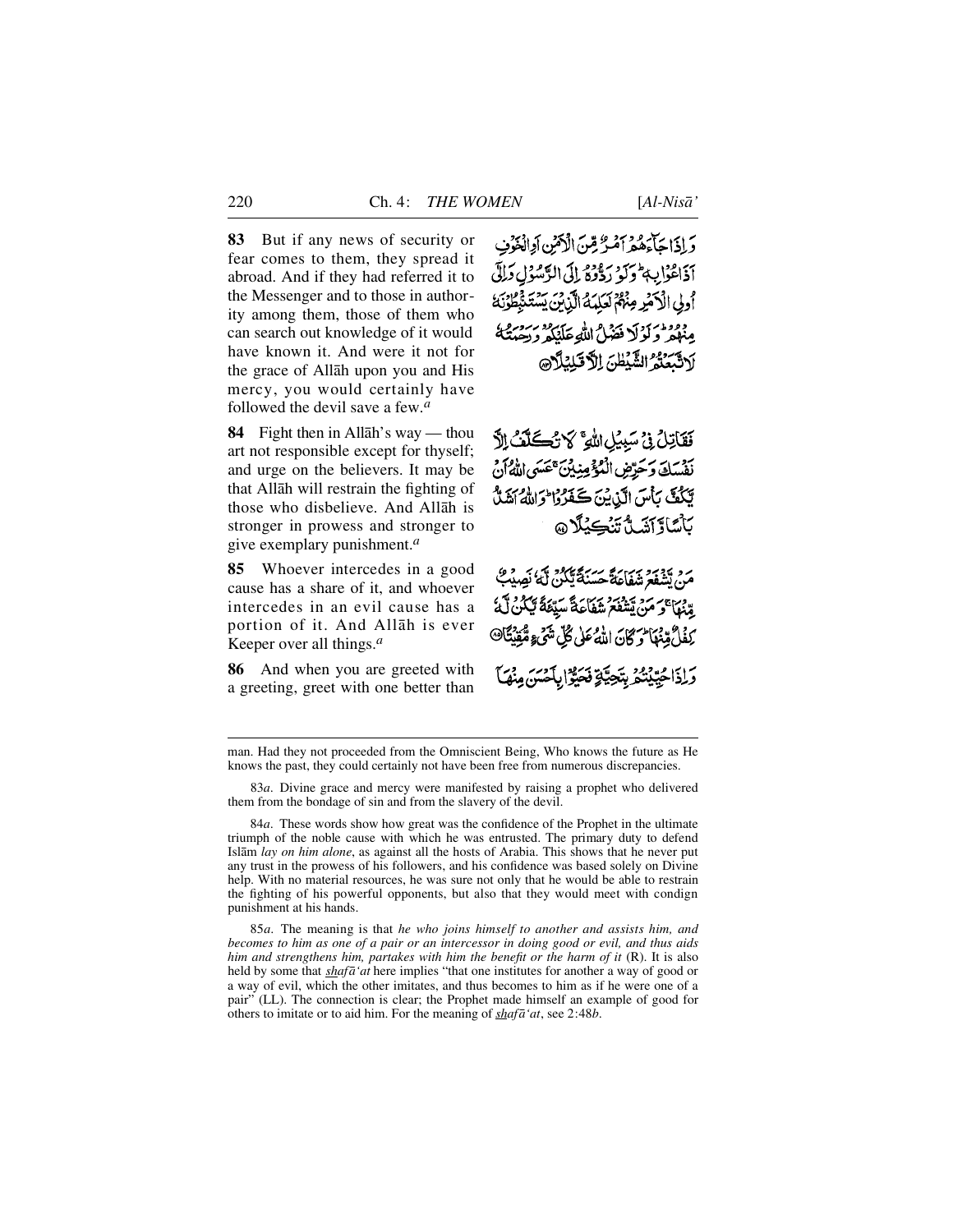it, or return it.*<sup>a</sup>* Surely Allåh ever أَدْ زِدُّوهَا ۖ إِنَّ اللَّهَ كَانَ عَلَى كُلِّ شَيۡ وَحَسِنُنَّا۞ takes account of all things.

**87** Allåh, there is no god but He — He will certainly gather you together on the Resurrection day, there is no doubt in it. And who is more true in word than Allåh?

#### SECTION 12: **How to deal with the Hypocrites**

**88** Why should you, then, be two parties in relation to the hypocrites while Allåh has made them return (to disbelief) for what they have earned? Do you desire to guide him whom Allåh leaves in error? And whomsoever Allåh leaves in error thou canst not find a way for him.*<sup>a</sup>*

**89** They long that you should disbelieve as they have disbelieved so that you might be on the same level; so take not from among them friends until they flee (their homes) in Allåh's way. Then if they turn back (to hostility), seize them and kill them wherever you find them, and take no friend nor helper from among them,

**90** Except those who join a people between whom and you there is an

فَيَأْلَكُمُ فِي الْمُنْفِقِينَ فِيئَكَيْنِ وَاللَّهُ برور وو پهانگر ود اندید و وور برو بروود.<br>ایراکسهه پیما کسبوا آندیپاون آن تهلاوا مَنْ آضَلَّ اللَّهُ ۖ وَ مَنْ يَّضَٰلِل اللَّهُ فَـٰلَنۡ تَجدَلَهُ سَبِيلًا @

أَلَّٰهُ لَآلِكَ الْآَهُوَ ۚ لَيَجْهَدَنَكُمْ إِلَىٰ يَوۡمِر الْقِيْدَةِ لَا رَبِّبَ فِي لِمَا وَ مَنْ أَصْدَقْ مِنَ

ر وداء يحقون كما كذروافتكؤنون سن فَلَا تَتَّخِذُوا مِنْهُمْ أَوْلِيَاءَ حَتَّى يُهَاجِرُوا فِيَ سَبِيْلِ اللَّهِ تَجَابُي تَوَلَّوْا فَيَحْنُدُوهُ وَلَوْمِ وَاقْتَلَهُ هُمُر بِرْبْهِ رَبِّرْ الْمُعْقَّدِهِ مِنْ رَبِّي تَتَّخِيثُوا مِنْهُمْ وَلِمَّا وَلَانَصِيْرَانَ

إِلَّا الَّذِينَ يَصِلُونَ إِلَى قَوْمٍ بِيُنَكُمْ وَبَيْنَهُمْ وِّيْتَأَنَّ أَوْجَاءُوْكُمْ حَصِيرَتْ مِرْهِ وَوَهِ وَ

الله حَبِينَكَاةَ

<sup>86</sup>a. A greeting is a prayer for the good of another, *tahiyyah* being originally a prayer *for one's long life*. The Islamic greeting is *al-salåmu 'alai-kum*, which means *peace be to you*, so that when two Muslims meet they are required to pray for one another's good. The minimum requirement is that a greeting must be returned in the same words. Hence the other party says *wa 'alaikum al-salåm*, meaning *and to you be peace*. But it is recommended that the greeting should be returned in better words, and hence, to the words of the reply are added the words *wa rahmatu-llāhi wa barakātuh*, i.e. *and the mercy of Allāh and His blessings*. But what is really aimed at is that a Muslim should always wish good for, or do good to, his brother, and the other is required to do greater good in return.

<sup>88</sup>*a*. Clearly those waverers are implied here who went back to disbelief after they accepted Islåm, and thus again joined the disbelievers. As to their identity, there are six different conjectures, and I need not puzzle the reader with these.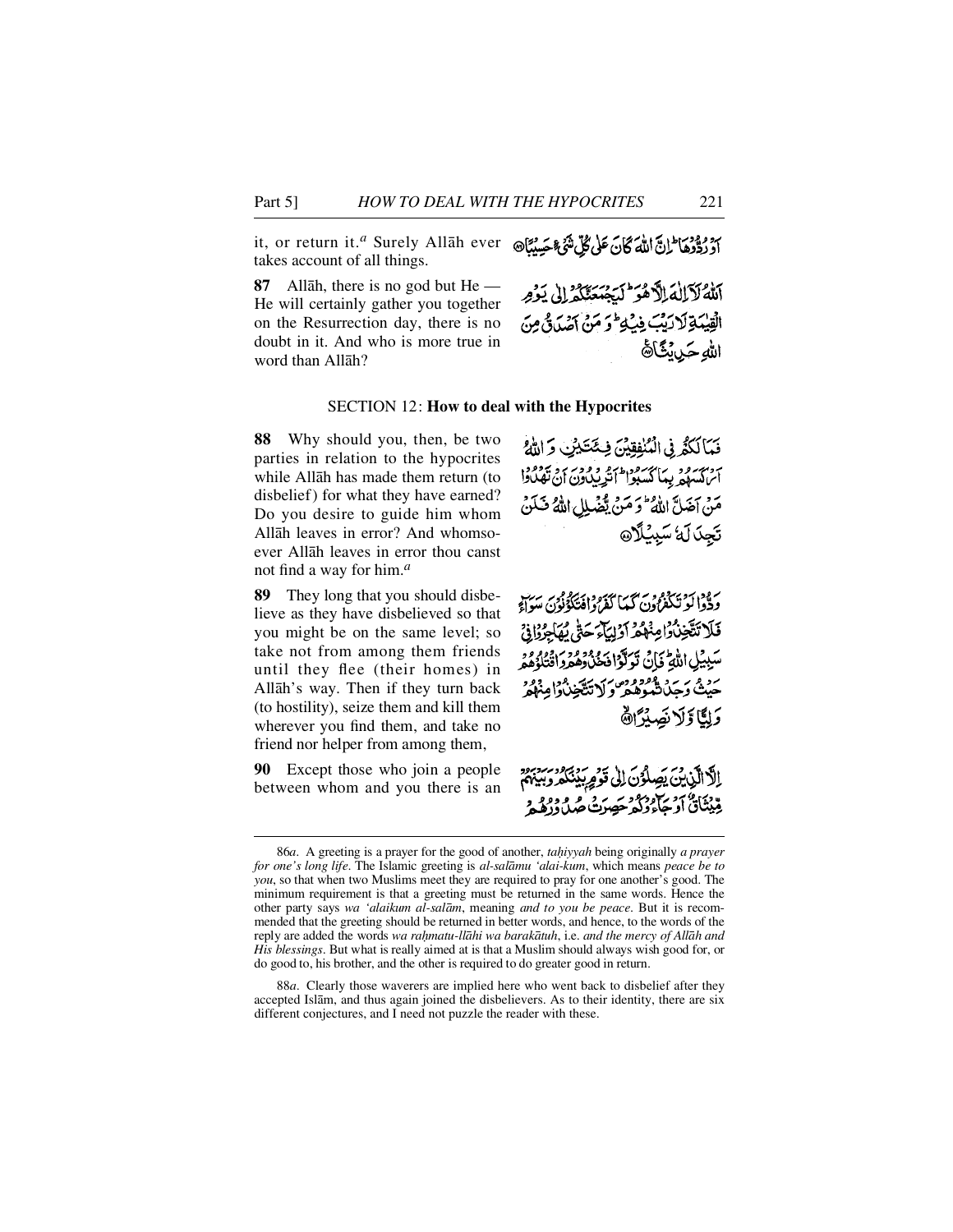alliance, or who come to you, their hearts shrinking from fighting you or fighting their own people. And if Allåh had pleased, He would have given them power over you, so that they would have fought you. So if they withdraw from you and fight you not and offer you peace, then Allåh allows you no way against them.*<sup>a</sup>*

**91** You will find others who desire to be secure from you and secure from their own people. Whenever they are made to return to hostility, they are plunged into it.*<sup>a</sup>* So if they withdraw not from you, nor offer you peace and restrain their hands, then seize them and kill them wherever you find them. And against these We have given you a clear authority.

أَنْ يُقَاتِلُونَهُمْ أَدْيُقَاتِلُوْا قَوْمَهُمْ لَوْ لَهِ مَنْ شَآءَ اللَّهُ لَسَلَّطَهُمْ عَلَيْكُمْ وَلَقِيَلُهُ جَمْ فَإِنِ اعْتَزَ نُؤَكِّمُ فَلَمَّ نُقَاتِلُهُ كُمْ ۚ ذَ ٱلْقَدَّا النِّكُمُ السَّلِّمَ نَعَبًا جَعَلَ اللَّهُ لَكُمْ عَلَيْهِمْ سَبِيْلًا @

ستجدَّدن اخرين يُرِيبادَنَ أَن يَأْمَنُوْمُ يُدْ اقْوَمْهُمْ مُكْلِّيَا مُرْدَّدٌ إِلَى الْفِتْنَةِ ودسمودا ومهاجماته مهمود وسود.<br>ابراهیوا ومهاجمان که بعترلود الذكم السّلَمَ وَيَكُفُّوْ م دولم قرحت تقدیر دوره دام و آرگیباد.<br>د اقتلهٔ هم حنث تقفتهوهمر و اولیبکمر جَعَلْنَا لَكُمْ عَلَيْهِمْ سُلْطُنًا مُّبِيْنَا ﴾

### SECTION 13: **Murderer of a Muslim**

**92** And a believer would not kill a believer except by mistake.*<sup>a</sup>* And he who kills a believer by mistake should free a believing slave, and bloodmoney should be paid to his people

دَمَا كَانَ لِمُؤْمِنٍ أَنْ يَقْتُلَ مُؤْمِنًا اِلَّا خَطَأَ وَمَنْ قَتَلَ مُؤْمِنًا خَطَأَفَتَحْرِيرُ رَقِيَةِ مُّؤْمِنَةِ وَدِيدَةٌ مُّسَلَّمَةٌ ۚ إِنَّى أَهْلِهَمْ

91*a*. By *mischief*, or *fitnah*, is meant *war with the Muslims* (Rz). Two tribes, Asad and Ghaṭfān, came to the Muslims and showed an inclination to remain at peace, but when they went back and their people invited them to join them in fighting with the Muslims, they responded to the call. Such people could not be trusted. The importance of these directions in time of war, when the Muslims were hemmed in on all sides by enemies, can hardly be overestimated.

9 2*a*. This verse and the one following it show that the man who killed a believer intentionally could not be a believer. In the state of warfare which then existed in Arabia, disbelievers often made use of ruses, professing a firm belief in Islåm and thus tempting the Muslims to go over to them as religious teachers, and afterwards murdering them.

<sup>90</sup>*a*. This verse explains the previous one, showing clearly that even waverers were not to be killed or fought against if they refrained from fighting, though they may have gone over to disbelief after accepting Islåm. The commentators agree that the persons referred to in this verse were disbelievers and not Muslims, and they are generally supposed to have been the Bani Mudlaj (Bd). Note also that we have here the clear injunction that if any people offered peace, they were not to be fought against.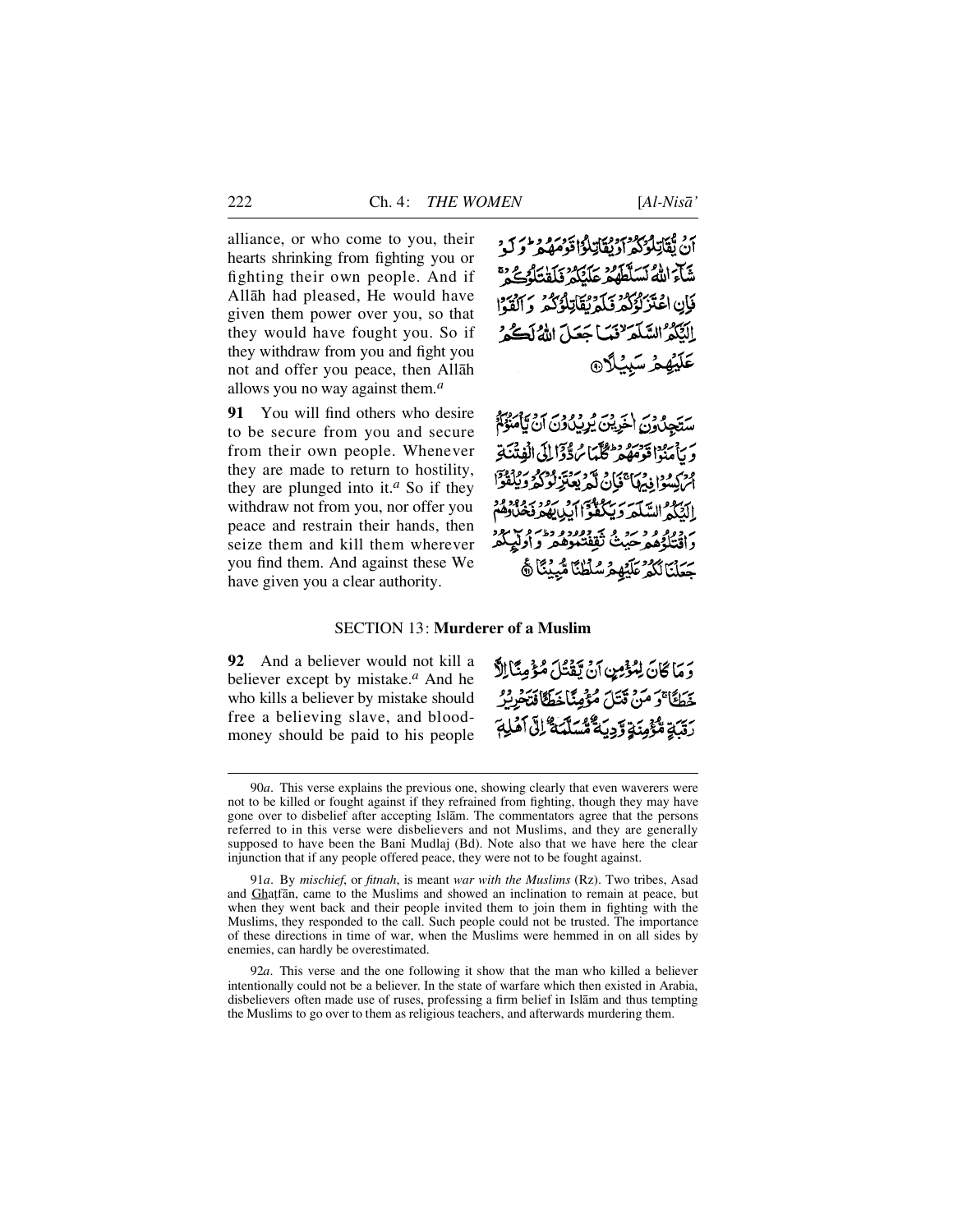unless they remit it as alms. But if he be from a tribe hostile to you and he is a believer, the freeing of a believing slave (suffices). And if he be from a tribe between whom and you there is a covenant, the blood-money should be paid to his people along with the freeing of a believing slave; but he who has not the means should fast for two months successively: a penance from Allåh. And Allåh is ever Knowing, Wise.

**93** And whoever kills a believer intentionally, his punishment is hell, abiding therein; and Allåh is wroth with him and He has cursed him and prepared for him a grievous chastisement.*<sup>a</sup>*

**94** O you who believe, when you go forth (to fight) in Allåh's way, make investigation, and say not to any one who offers you salutation, Thou art not a believer,*<sup>a</sup>* seeking the

الآآن يَصَدَّوْاللهَانُ كَانَ مِنْ قَرْمٍ عَلَيْهِ لَّكُمْ وَهُوَ مُؤْمِنٌ فَيَحْرِيدُ رَبِّبٍ مُّؤْمِنَـٰ قَا وَإِنْ كَانَ مِنْ قَوْمِ بِيُنَكُمْ وَبَيْنَهُمْ قِيْنَانٌ فَرِيدَةٌ مُسَلَّمَةٌ إِلَى أَهْلِهِ وَتَخْرِيْرُ رَقَبَةٍ مُّؤْمِنَةٍ ۚ فَنَنْ لَّمْ يَجِدُ فَصِيَامُ شَهْرَيْنِ مُتَتَابِعَيْنِ تَوَبَّةً مِّنَ اللَّهِ وَكَانَ اللَّهُ **عَلَيْمَاحَكِيْمَاْ®** 

دَمَنْ يَقْتُلْ مُؤْمِنًا مُّتَعَبِّيًّا فَجَزَاؤُهُ جَهَنَّرُ لِحُلِّ افِيهَا وَغَضِبَ اللَّهُ عَكَيْلِ وَلَعَنَهُ وَاَعَدَّلْكَ عَذَانًا عَظِنْتًا ۞

يَأْتُمَا الَّذِينَ هَنْدٌوْ إِذَا ضَدَبَتْهُ رُبِّي بِيِّلِ اللَّهِ فَتَيَبَّتَنُوْا وَلَا تَقْوُلُوْا لِيَتَنَّ آلَقْي الْنَكَهُ السَّلْمَ لَسْتَ مُؤْمِنًا ۚ

<sup>9 3</sup>*a*. The commentators are agreed that this verse speaks of a disbeliever who murders a believer. In fact, the word *intentionally* stands here for murdering a man because he is a believer, as this was what the disbelievers often did.

<sup>94</sup>*a*. The original word for salutation is *salām* (meaning *peace*). The first word of the Muslim salutation stands therefore for the Muslim salutation. The Muslims were surrounded by enemies on all sides, yet they were told not to presume that every Arab tribe belonged to the enemy camp but were to make an investigation first, whether the tribe was really hostile to Islåm. Even when a man belonging to an enemy tribe offered the Muslim salutation, to show that he was a Muslim, he was to be taken as a brother Muslim and could not be dealt with as an enemy. I'Ab relates a case in which the Muslims while searching for the enemy came upon a man who was tending his goats. The man offered them the Muslim salutation but was killed as he gave no other indication of being a Muslim (B. 65: iv, 18). It was to stop such cases that the revelation came. Incidentally, it lays down the principle that no Muslim can be called a *kafir*; not even the man whose claim to Islåm is borne out only by offering the Muslim salutation. The general tendency among the Muslims to declare each other *kafir* is, however, so strong that even the plain injunction of this verse is set at naught under the pretext that no Jew or Christian or Hindu can be called a Muslim simply because he offers the Muslim salutation. What the verse lays down is not when a person known to us as a Jew or a Christian or a Hindu can be declared to have become a Muslim, but that a Muslim cannot be called a *kafir* if he gives indication of his being a Muslim simply by offering the Muslim salutation.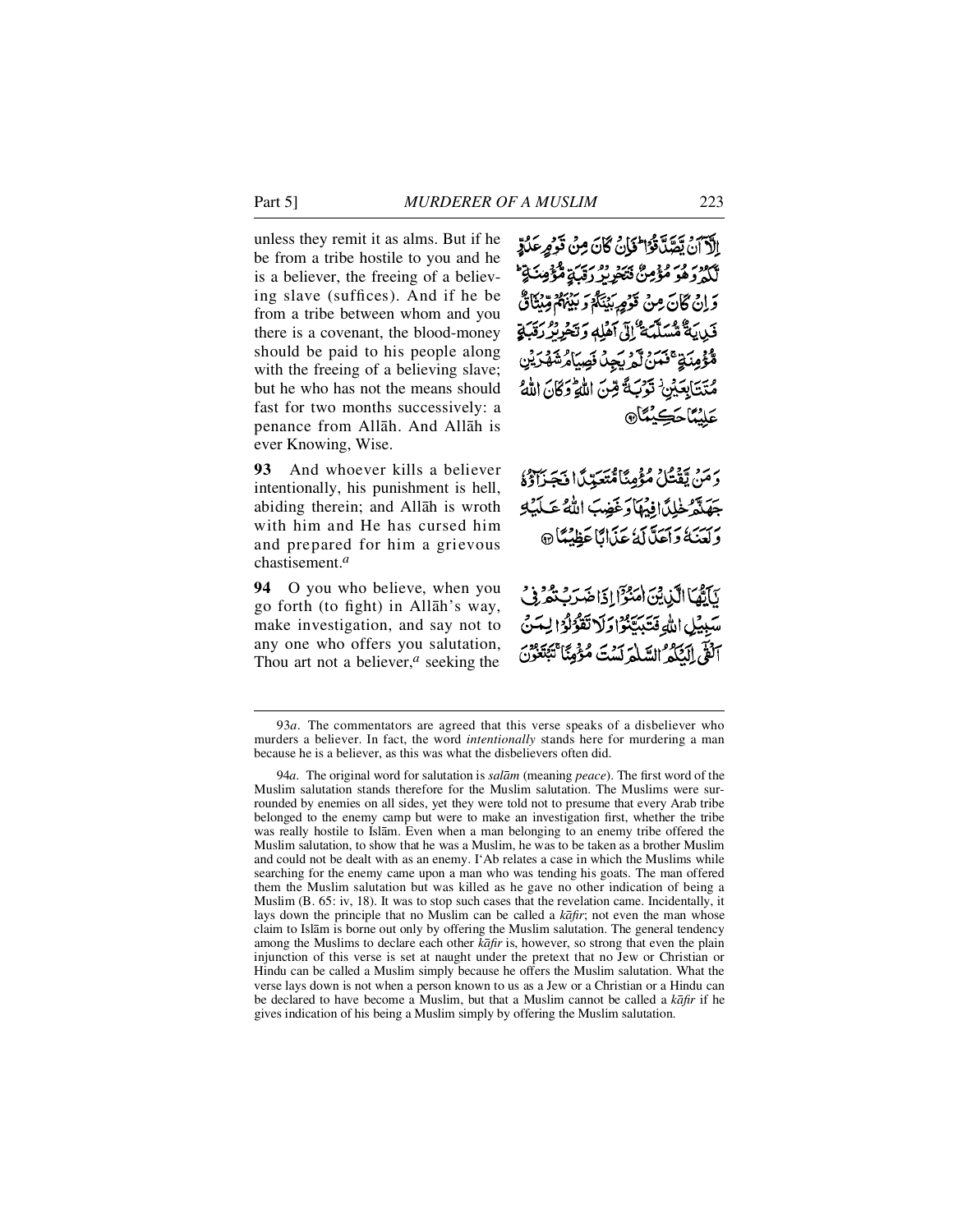good of this world's life. But with Allåh there are abundant gains. You too were such before, then Allåh conferred a benefit on you; so make investigation. Surely Allåh is ever Aware of what you do.*<sup>b</sup>*

**95** The holders-back from among the believers, not disabled by injury, and those who strive hard in Allåh's way with their property and their persons, are not equal. Allåh has made the strivers with their property and their persons to excel the holdersback a (high) degree. And to each Allåh has promised good. And Allåh has granted to the strivers above the holders-back a mighty reward —

**96** (High) degrees from Him and protection and mercy. And Allåh is ever Forgiving, Merciful.

عَدَضَ الْحَلِوةِ اللَّهِ بْيَأْ فَعِنْدَا اللَّهِ مَغَانِعُهُ كَتَبْيَرَةٌ فَكَنَاكَ كَنْنَهُمْ قِنْ قَبَلُ فَيَنَّ اللَّهُ عَلَّنُكُمْ فَتَتَتَبَعُوا اللَّهَ اللَّهُ كُنَّاتٍ بِ تَعْبَلُوْنَ خَبِيْرًا

لَا يَسْتَوِى الْقُعِيْدُوْنَ مِنَ الْبُغْمِنِينَ عَيْرُ أولى الصَّرَرِ وَ الْمُجْهِدُ وَنَ فِي سَيِبِيْلِ الله بأمْوَالِهِمْ وَأَنْفُسِهِمْ فَضَلَّ اللَّهُ الْمُجْهِدِيِينَ بِأَمْوَالِهِمْ وَآنْفُسِهِمْ عَلَى الْفْعِدِينْ دَيْرَ حَةً تَوَكُلاً وَعَبِكَ اللَّهُ الْحُسْنٰى وَ فَضَّلَ اللَّهُ الْهُجُهِدِينَ عَلَى القعويين أجرًا عَظِيْمًا دَيْنَ جْنُهُ وَمَغْفِرَاةً وَرَحْبَهَ فَلْ وَكَانَ اللَّهُ غَفْدُيَّ ابْرَجِينَاهُ،

#### SECTION 14: **Muslims who remained with the Enemy**

**97** (As for) those whom the angels cause to die while they are unjust to themselves, (the angels) will say: What were you doing? They will say: We were weak in the earth. (They will) say: Was not Allåh's earth spacious, so that you could have migrated therein? So these it is whose refuge is hell — and it is an evil resort <sup>*a*</sup>

انَّ الَّذِينَ تَوَفَّهُمُ الْعَلَيْكَ تَأْطَالِعَ أَنْفُسِهِمْ قَالَوْا فِيْعَرَكْنُنْهُمْ قَالَوْا كُنَّا مْ يَدْمَنَّ يَوْمِينَ فِي الْأَمْرَضِ قَالَوْاً آلَهُ تَكُنُّ آثر صُ اللَّهِ وَاسِعَةً فَتُهَاجِرُوا فِيهَا كَأَدِيِّلَهِ رد، د د سرورسد و به در داد.<br>مأديفهر جهنگر وساءت مصدرا

<sup>94</sup>*b*. The Muslims were forbidden to kill a man merely because he was a disbeliever. This is made clear in Section 12, where it is laid down that only those disbelievers could be killed who fought against the Muslims. But even when a people fought against the Muslims, a man from among them was not to be killed if he gave the slightest indication that he was a Muslim.

<sup>9 7</sup>*a*. By *those who were unjust to themselves* are meant persons who were convinced of the truth of Islåm, but chose to remain among the disbelievers, who did not allow them to give expression to their beliefs, notwithstanding that they had the means to join the Muslims and avow Islåm openly.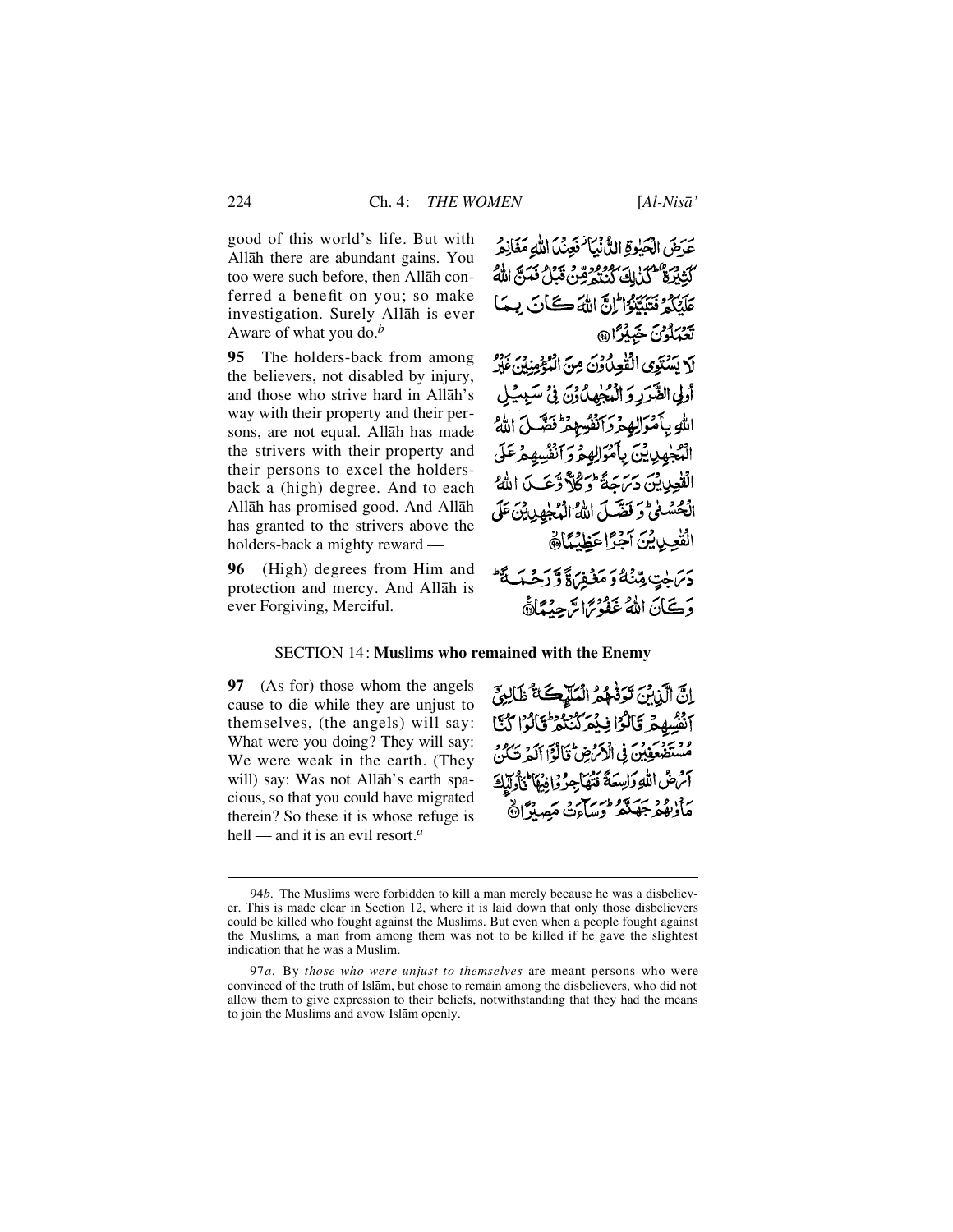**98** Except the weak from among the men and the women and the children who have not the means, nor can they find a way (to escape);

**99** So these, it may be that Allah will pardon them. And Allåh is ever Pardoning, Forgiving.

**100** And whoever flees in Allah's way, he will find in the earth many a place of escape and abundant resources. And whoever goes forth from his home fleeing to Allåh and His Messenger, then death overtakes him, his reward is indeed with Allåh. And Allåh is ever Forgiving, Merciful.

# SECTION 15: **Prayer when Fighting**

**101** And when you journey in the earth, there is no blame on you if you shorten the prayer, if you fear that those who disbelieve will give you trouble.<sup>*a*</sup> Surely the disbelievers are an open enemy to you.

102 And when thou art among them and leadest the prayer for them, let a party of them stand up with وَ إِذَا هُدَ رَبُّهُ فِي الْأَمَرُ هِي فَلَيْتِينَ عَلَيْكُمْ مِنَاحٌ أَنْ تَفْصِرُوا مِنَ الصَّلْوَةِ تَزَانُ خِفْقُ أَن يَّفَتِنَكُمُ الَّذِينَ كَفَرُوْا إِنَّ الْكَفِرِيْنَ ڴٲڹؗۯٵڸؘڴؽ؏ڮٲڐٵۺ۠ڽؽؘڹ<sub>ؖ</sub>ٵ۞ وَإِذَا كُنْتَ فِيهِمْ فَآَقِيتَ لَوْهِ الصَّلَوٰةَ فَلْتَقُو طَأْبِفَةٌ قِنْهُمْ مَّعَكَ وَلَمَأْخُذُواْ اَسْلِحَتَّهُ هُرٌّ

<sup>101</sup>*a*. It is agreed that the prayer service on a journey is shorter than the ordinary prayer service in the *zuhr*, 'asr and *isha*' prayers and consists of two *rak* 'ahs fard instead of four. It is further clear from reports that this was so before the revelation of this verse. According to ' $\overline{A}$ 'ishah, prayer as instituted from the first consisted of two *rak 'ahs* only, whether one was journeying or not, and later on ordinary service in these three prayers was increased to four  $(B, 8:1)$ . According to I'Ab, prayer as enjoined from the first consisted of four *rak' ahs* in these three prayers ordinarily, and two *rak' ahs* when journeying (Ms. 6:5). According to both these views, the shortening of prayer as mentioned in this verse is quite different from the ordinary shorter service of the journey, and its details are given in the next verse. According to 'Umar, however, the shortening on a journey was a result of the revelation of this verse, and though originally this shortening was allowed only when there was danger from the enemy, it was later on allowed on every journey, whether there was any danger or not. When a question was put to him why prayer was being shortened on a journey when there was no longer any danger, there being peace all around, he replied that he put the same question to the Prophet of God and was told that the shortening "was a *sadaqah* (or charitable gift) of God, so accept His gift" (AD. 4:1).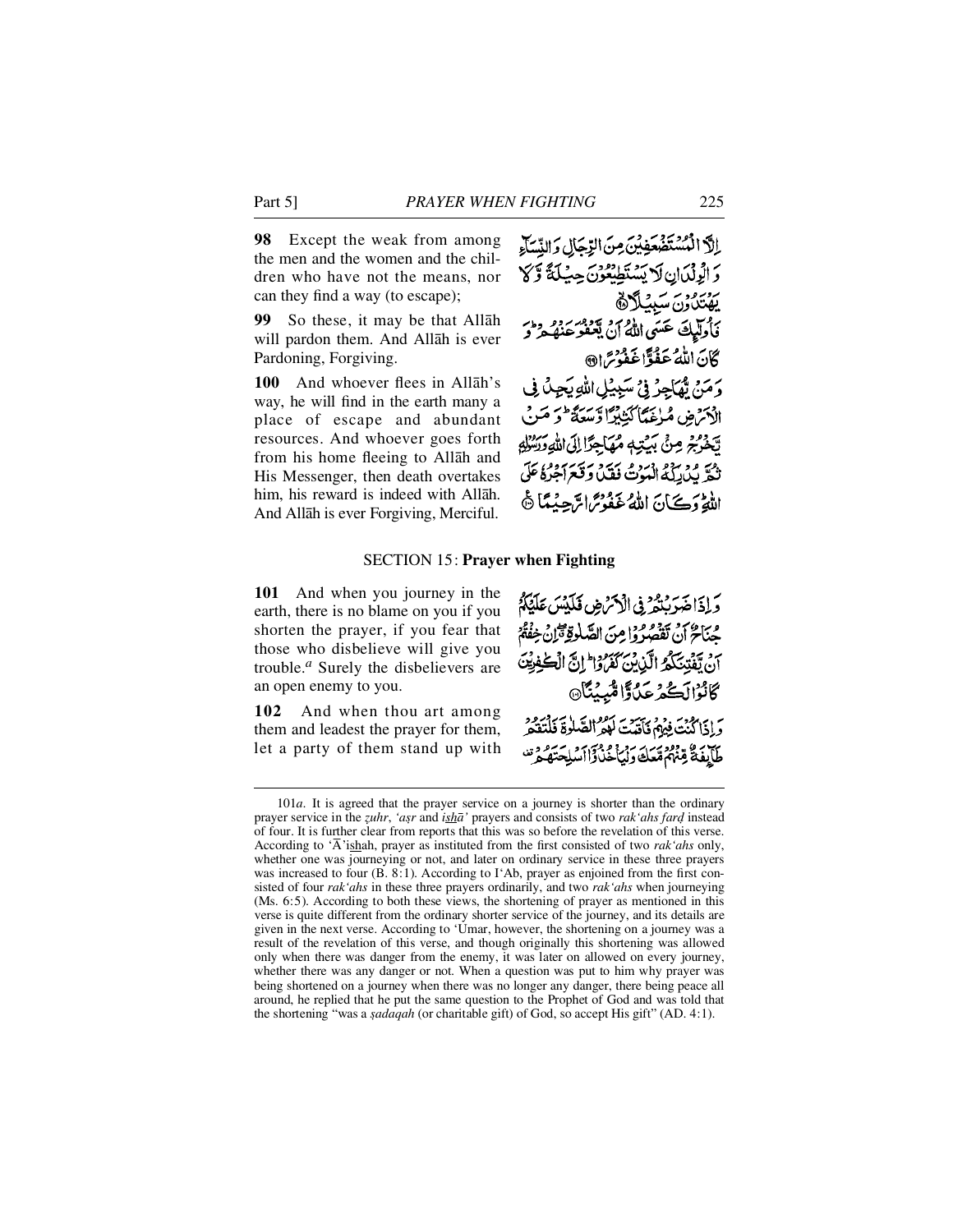thee, and let them take their arms. Then when they have performed their prostration, let them go to your rear, and let another party who have not prayed come forward and pray with thee, and let them take their precautions and their arms. Those who disbelieve long that you may neglect your arms and your baggage, that they may attack you with a sudden united attack. And there is no blame on you, if you are inconvenienced on account of rain or if you are sick, to put away your arms; and take your precautions. Surely Allåh has prepared abasing chastisement for the disbelievers.*<sup>a</sup>*

**103** So when you have finished the prayer, remember Allåh standing and sitting and reclining. But when you are secure (from danger) keep up (regular) prayer. Prayer indeed has been enjoined on the believers at fixed times.*<sup>a</sup>*

**104** And be not weak-hearted in pursuit of the enemy. If you suffer they (too) suffer as you suffer, and you

دْا فَلْيَكُونُوْا مِنْ وَرَايِكُمْ دَلْتَأْتِ لَّهُ! فَأَمْهَدَلَّهُ! مَعَكَ دَلْمَاجُدًا!! حَقِظَةً وَدَّ الَّذِينَ رون عن أسلِحَتِكُمْ وَ أُمَّ نَ عَلَيْكُمْ مَّيْلَةً وَّاحِدَةً عَلَّنْكُمْ إِنْ كَانَ بِكُمْ أَذَّى مِّنْ مَّطَرِ أَوْ گُنْنَهُمْ مُّرْضَى أَنْ تَضْعُوْٓا أَسْلِحَتَكُمْ ۚ حِينْ رَكْزُ إِنَّ اللَّهَ أَعَدَّ لِلْكَفِّرْتِ عَذَ

فَإِذَا قَضَيْتُمُ الصَّلُوةَ فَأَذْكُرُوا اللَّهَ قِيلًا وَقُعُودًا وَعَلَى جُنُوبِيَعْمَةِ وَاَذَاالَّهُ بِأَبْرَبِيْدِهِ فَأَقِيَٰتُواالصَّلْوَةَ ۚ إِنَّ الصَّلْوةَ كَانَتُ عَلَى الْمُؤْمِنِينَ ڪِتٰمَا مَّوَتُوُدُّ)۞

وَلَا تَهَنَّوْا فِى ابْتِغَاءِ الْقَوْمِ إِنْ تَكْوُنُوا دفيودس المحود وبرود برين برودسه<br>تألمون فإنّفهر بالمون كيا تألمون وترجون مِنَ اللهِ مَالَا يَرْجُوْنَ

According to what is stated in this verse, the congregation performed only one *rak'ah* of prayer with the Prophet who was leading the prayer and said two *rak'ahs*, but we are told in a hadith that the other *rak'ah* was said by each part of the congregation separately (B. 12:1). This shows the importance of offering prayer in congregation which could not be neglected even on the field of battle.

103*a*. By *kitåb mauq∂t*, or *a timed ordinance*, is meant an ordinance regulated as to time, or *ordained to be performed at fixed times*. The hours of prayer were therefore fixed by the Prophet under Divine guidance, and the observance of the hours of prayer is an essential part of the due observance of prayer. It is this feature of the Islamic prayer which makes it a unique force in the unification of the human race.

<sup>102</sup>*a*. This verse and the previous one show the importance of prayer in Islam, which could not be neglected even when facing the enemy. The soldiers of Islåm were not men with whom fighting was a primary occupation; the chief object of their lives, as these verses show, was to hold communion with the Diving Being, forgetting even their imminent danger, when the time of holding such communion arrived.